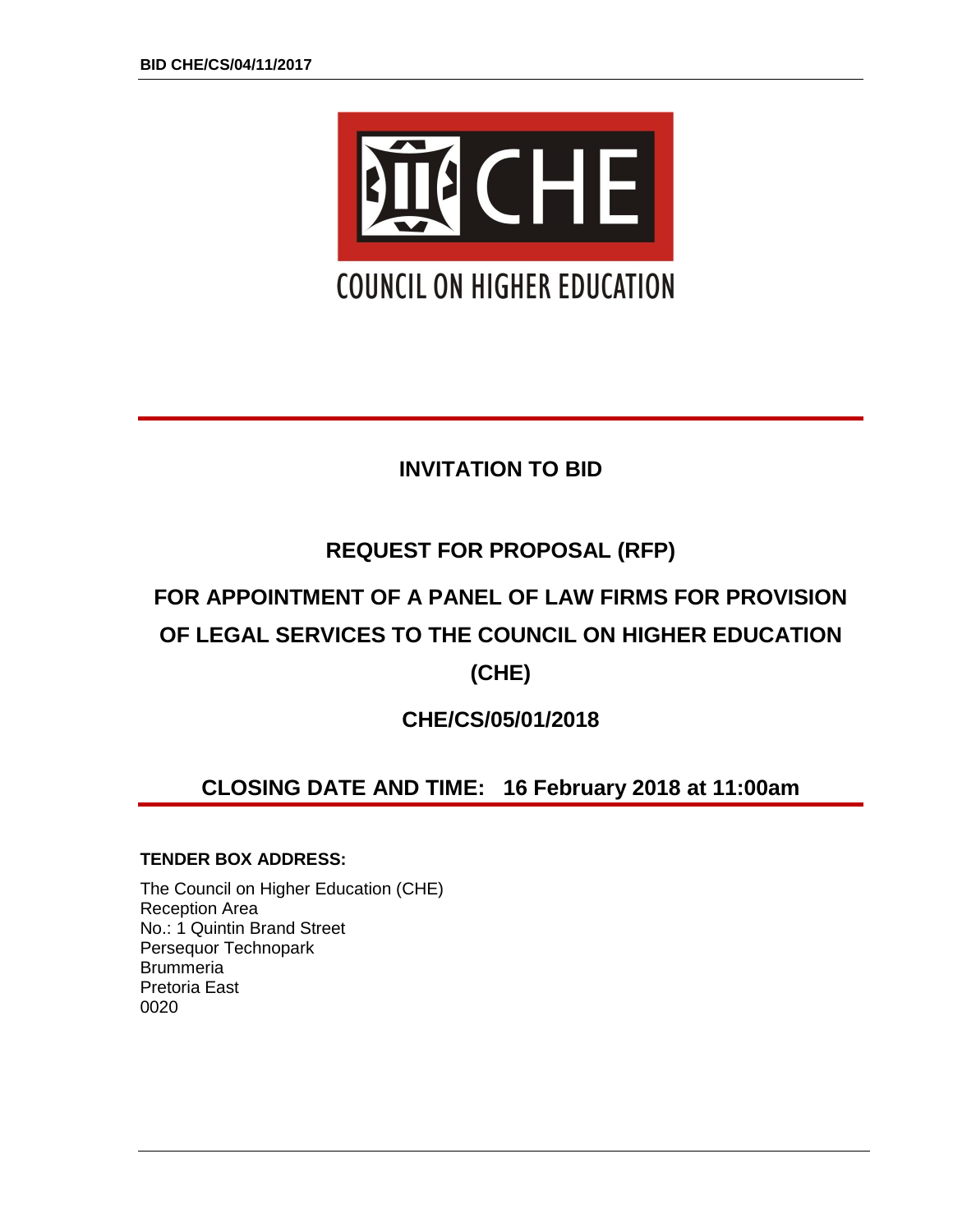# **BID DOCUMENT INDEX PAGE**

**Bidders are to ensure that they have received all pages of this document, which consist of the following sub-documents:**

| <b>Content</b>                            |          |  |
|-------------------------------------------|----------|--|
| 1. Part A-Invitation to Bid               | $2 - 3$  |  |
| 2. Part B-Terms and Condition for Bidding | $4 - 26$ |  |
| 3. Bid Checklist                          | 27       |  |
| 4. ANNEXURE A: Terms of Reference         |          |  |
|                                           |          |  |

5. ANNEXURE B: General Conditions of Contract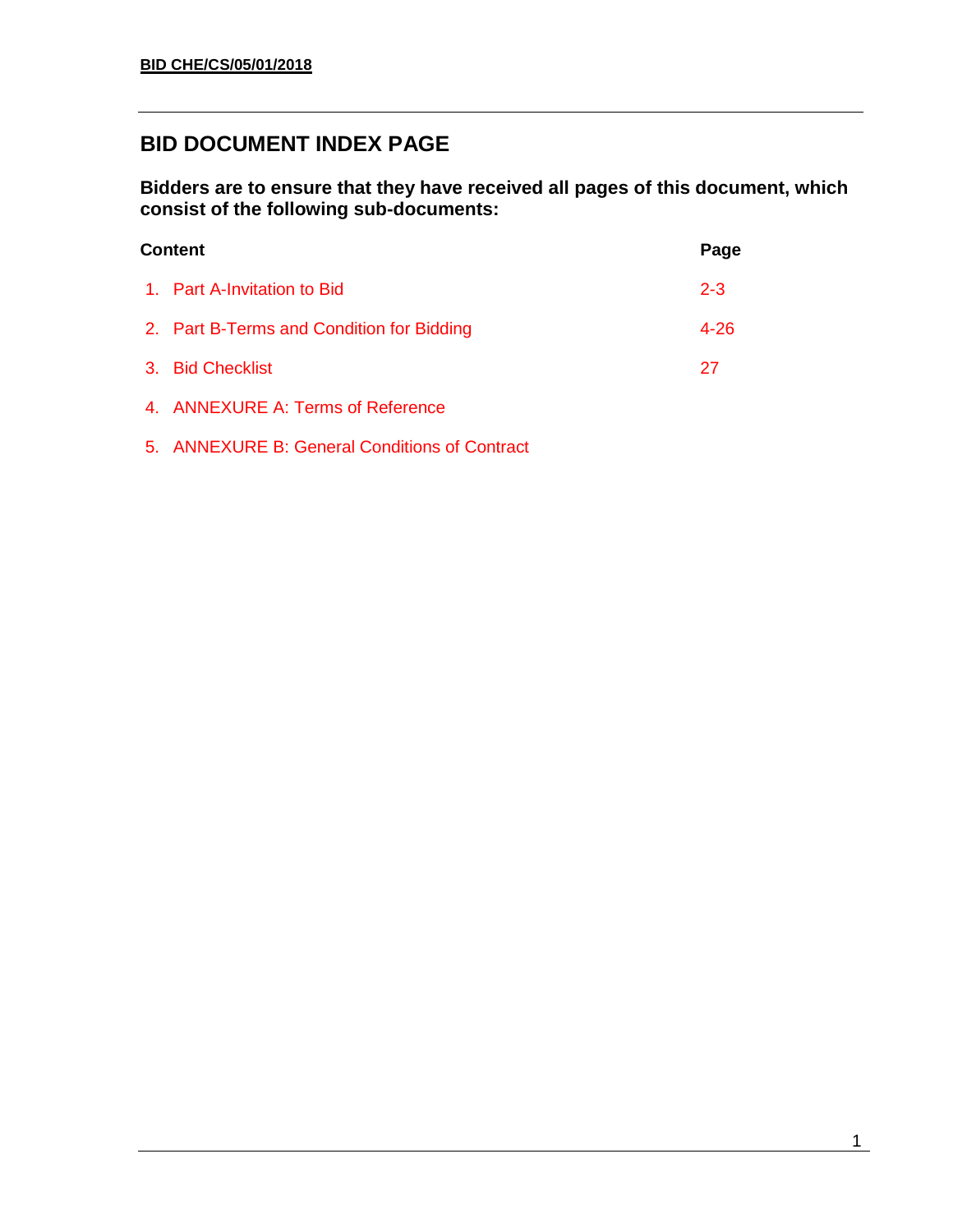# **1. PART A-INVITATION TO BID**

**SBD1**

|                                                                                                                                                                                                                          | YOU ARE HEREBY INVITED TO BID FOR REQUIREMENTS OF THE COUNCIL ON HIGHER EDUCATION                                                               |                     |                             |            |                                        |               |                      |                                  |
|--------------------------------------------------------------------------------------------------------------------------------------------------------------------------------------------------------------------------|-------------------------------------------------------------------------------------------------------------------------------------------------|---------------------|-----------------------------|------------|----------------------------------------|---------------|----------------------|----------------------------------|
| <b>BID NUMBER:</b>                                                                                                                                                                                                       | CHE/CS/05/01/2018                                                                                                                               |                     | <b>CLOSING DATE:</b>        |            | 16 February 2018                       |               | <b>CLOSING TIME:</b> | 11:00am                          |
| <b>DESCRIPTION</b>                                                                                                                                                                                                       | Appointment of a Panel of Law Firms for Provision of Legal Services to the Council on Higher Education<br>(CHE)                                 |                     |                             |            |                                        |               |                      |                                  |
|                                                                                                                                                                                                                          | THE SUCCESSFUL BIDDER WILL BE REQUIRED TO FILL IN AND SIGN A WRITTEN CONTRACT FORM (SBD7).                                                      |                     |                             |            |                                        |               |                      |                                  |
| BID RESPONSE DOCUMENTS MAY BE DEPOSITED IN THE<br><b>BID BOX SITUATED AT:</b><br><b>CHE</b><br><b>Reception Area</b><br>1 Quintin Brand Street<br><b>Persequor Technopark</b><br><b>Brummeria</b><br>Pretoria East, 0020 |                                                                                                                                                 |                     |                             |            |                                        |               |                      |                                  |
|                                                                                                                                                                                                                          | No faxes or emailed bids will be accepted                                                                                                       |                     |                             |            |                                        |               |                      |                                  |
|                                                                                                                                                                                                                          | Bids can be delivered between 08:00 and 15:30, Mondays to Fridays prior to the closing date and between<br>08:00 and 11:00 on the closing date. |                     |                             |            |                                        |               |                      |                                  |
|                                                                                                                                                                                                                          |                                                                                                                                                 |                     |                             |            |                                        |               |                      |                                  |
|                                                                                                                                                                                                                          |                                                                                                                                                 |                     |                             |            |                                        |               |                      |                                  |
| <b>SUPPLIER INFORMATION</b>                                                                                                                                                                                              |                                                                                                                                                 |                     |                             |            |                                        |               |                      |                                  |
| NAME OF BIDDER                                                                                                                                                                                                           |                                                                                                                                                 |                     |                             |            |                                        |               |                      |                                  |
| POSTAL ADDRESS                                                                                                                                                                                                           |                                                                                                                                                 |                     |                             |            |                                        |               |                      |                                  |
| STREET ADDRESS                                                                                                                                                                                                           |                                                                                                                                                 |                     |                             |            |                                        |               |                      |                                  |
| <b>TELEPHONE NUMBER</b>                                                                                                                                                                                                  |                                                                                                                                                 | CODE                |                             |            |                                        | <b>NUMBER</b> |                      |                                  |
| <b>CELLPHONE NUMBER</b>                                                                                                                                                                                                  |                                                                                                                                                 |                     |                             |            |                                        |               |                      |                                  |
| <b>FACSIMILE NUMBER</b>                                                                                                                                                                                                  |                                                                                                                                                 | CODE                |                             |            |                                        | <b>NUMBER</b> |                      |                                  |
| <b>E-MAIL ADDRESS</b>                                                                                                                                                                                                    |                                                                                                                                                 |                     |                             |            |                                        |               |                      |                                  |
| VAT REGISTRATION NUMBER                                                                                                                                                                                                  |                                                                                                                                                 |                     |                             |            |                                        |               |                      |                                  |
|                                                                                                                                                                                                                          |                                                                                                                                                 |                     |                             |            |                                        |               |                      |                                  |
|                                                                                                                                                                                                                          |                                                                                                                                                 | TCS PIN:            |                             |            | <b>OR</b>                              | CSD No:       |                      |                                  |
|                                                                                                                                                                                                                          | <b>B-BBEE STATUS LEVEL VERIFICATION</b>                                                                                                         | Yes                 |                             |            | <b>B-BBEE STATUS</b>                   |               | Yes                  |                                  |
| <b>CERTIFICATE</b><br><b>[TICK APPLICABLE BOX]</b>                                                                                                                                                                       |                                                                                                                                                 | No<br>$\mathcal{L}$ |                             |            | <b>LEVEL SWORN</b><br><b>AFFIDAVIT</b> |               | No                   |                                  |
| <b>ISSUED BY?</b>                                                                                                                                                                                                        | IF YES, WHO WAS THE CERTIFICATE                                                                                                                 |                     |                             |            |                                        |               |                      |                                  |
| AN ACCOUNTING OFFICER AS<br>CONTEMPLATED IN THE CLOSE                                                                                                                                                                    |                                                                                                                                                 | $\Box$              | AN<br>CORPORATION ACT (CCA) | ACCOUNTING | <b>OFFICER</b>                         | AS            | CONTEMPLATED         | <b>THE</b><br>IN<br><b>CLOSE</b> |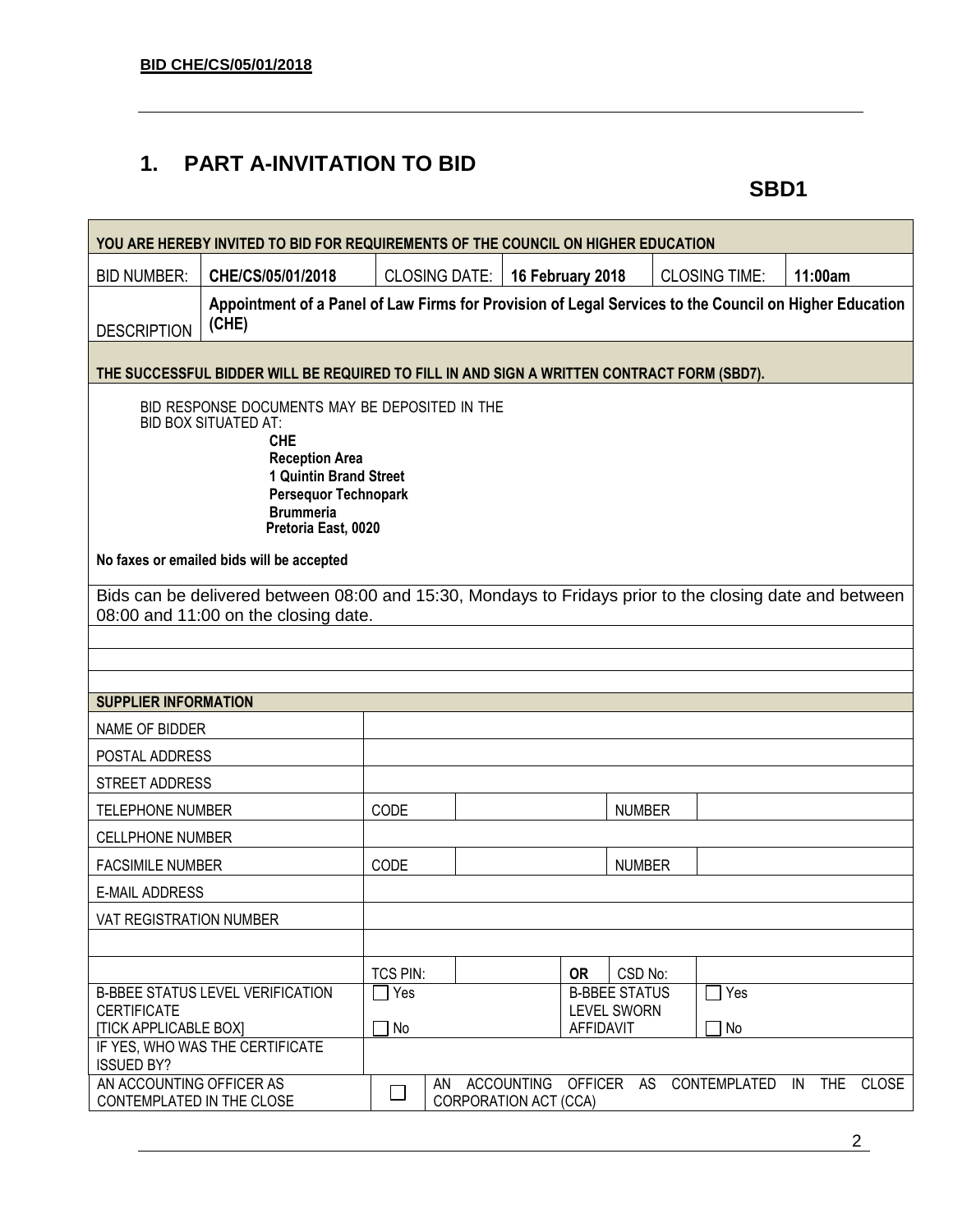| CORPORATION ACT (CCA) AND NAME THE<br>APPLICABLE IN THE TICK BOX                                                                                           | A VERIFICATION AGENCY ACCREDITED BY THE SOUTH AFRICAN<br><b>ACCREDITATION SYSTEM (SANAS)</b><br>A REGISTERED AUDITOR |  |                                                                                                   |                                                                        |
|------------------------------------------------------------------------------------------------------------------------------------------------------------|----------------------------------------------------------------------------------------------------------------------|--|---------------------------------------------------------------------------------------------------|------------------------------------------------------------------------|
|                                                                                                                                                            | NAME:                                                                                                                |  |                                                                                                   |                                                                        |
| [A B-BBEE STATUS LEVEL VERIFICATION CERTIFICATE/SWORN AFFIDAVIT(FOR EMES& QSEs) MUST BE SUBMITTED IN ORDER<br>TO QUALIFY FOR PREFERENCE POINTS FOR B-BBEET |                                                                                                                      |  |                                                                                                   |                                                                        |
| ARE YOU THE ACCREDITED<br>REPRESENTATIVE IN SOUTH AFRICA<br><b>FOR THE GOODS /SERVICES /WORKS</b><br><b>OFFERED?</b>                                       | $\Box$ Yes<br>$\square$ No<br>[IF YES ENCLOSE PROOF]                                                                 |  | ARE YOU A FOREIGN<br><b>BASED SUPPLIER FOR</b><br>THE GOODS<br><b>/SERVICES/WORKS</b><br>OFFERED? | $\Box$ Yes<br>$\square$ No<br><b>IF YES ANSWER PART B:3</b><br>BELOW 1 |
| <b>SIGNATURE OF BIDDER</b>                                                                                                                                 |                                                                                                                      |  | <b>DATE</b>                                                                                       |                                                                        |
| <b>CAPACITY UNDER WHICH THIS BID IS</b><br>SIGNED (Attach proof of authority to sign<br>this bid; e.g. resolution of directors, etc.)                      |                                                                                                                      |  |                                                                                                   |                                                                        |
| <b>TOTAL NUMBER OF ITEMS OFFERED</b>                                                                                                                       |                                                                                                                      |  | <b>TOTAL BID PRICE (ALL</b><br><b>INCLUSIVE</b> )                                                 |                                                                        |
| <b>BIDDING PROCEDURE ENQUIRIES MAY BE DIRECTED TO:</b>                                                                                                     |                                                                                                                      |  | <b>TECHNICAL INFORMATION MAY BE DIRECTED TO:</b>                                                  |                                                                        |
| SUPPLY CHAIN MANAGEMENT                                                                                                                                    |                                                                                                                      |  | <b>CONTACT PERSON</b>                                                                             | Mr. Eric Netshidzati                                                   |
| <b>CONTACT PERSON</b>                                                                                                                                      | Mr Maeta Thobane                                                                                                     |  | <b>TELEPHONE NUMBER</b>                                                                           | 012 349 3936                                                           |
| <b>TELEPHONE NUMBER</b>                                                                                                                                    | 012 349 3903                                                                                                         |  | <b>E-MAIL ADDRESS</b>                                                                             | Netshidzati.E@che.ac.za                                                |
| <b>E-MAIL ADDRESS</b>                                                                                                                                      | Thobane.M@che.ac.za                                                                                                  |  |                                                                                                   |                                                                        |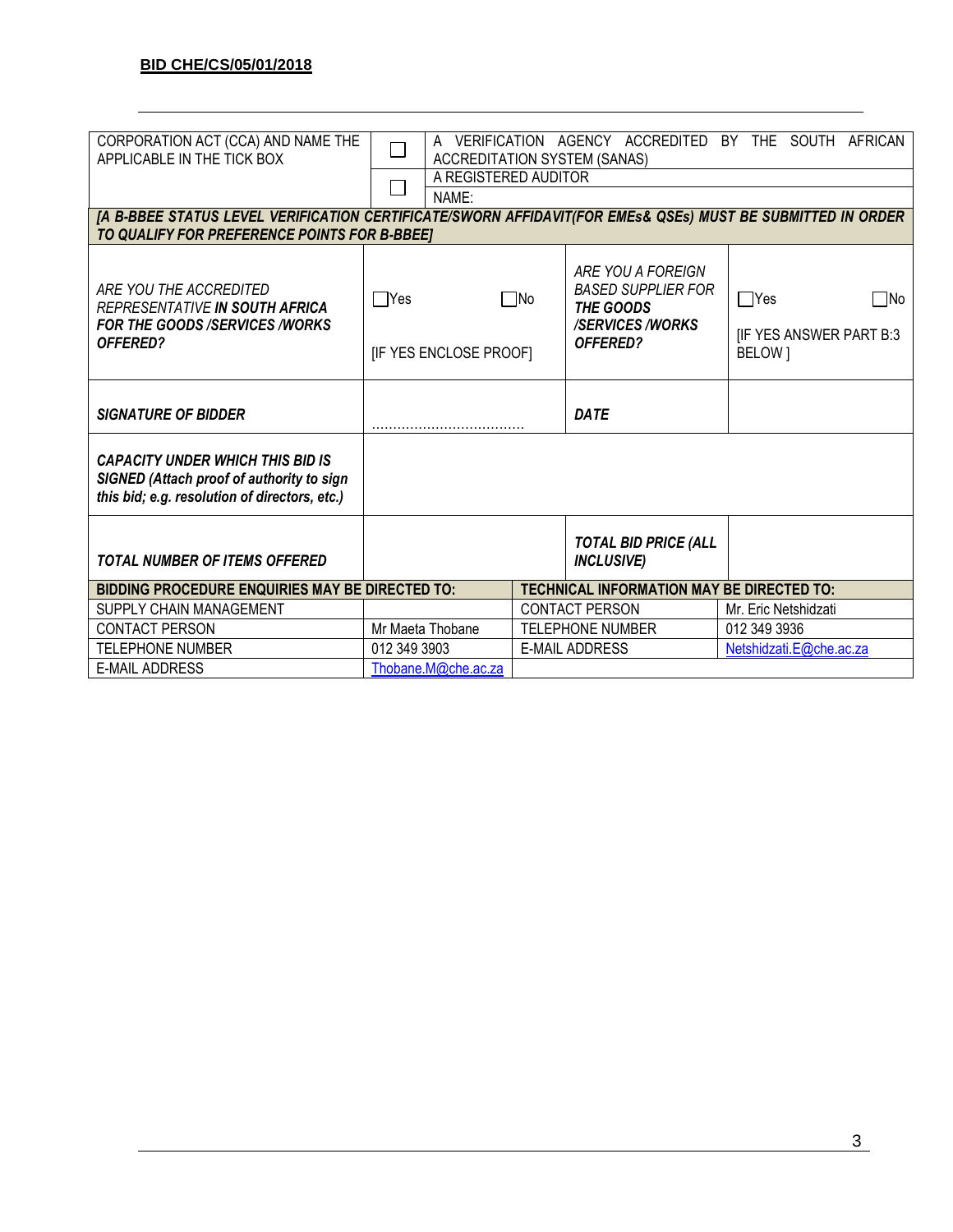# **2. PART B- TERMS AND CONDITIONS FOR BIDDING**

# **SBD1**

#### **1. BID SUBMISSION:**

- 1.1. BIDS MUST BE DELIVERED BY THE STIPULATED TIME TO THE CORRECT ADDRESS. LATE BIDS WILL NOT BE ACCEPTED FOR CONSIDERATION.
- **1.2. ALL BIDS MUST BE SUBMITTED ON THE OFFICIAL FORMS PROVIDED–(NOT TO BE RE-TYPED) OR ONLINE**
- **1.3. BIDDERS MUST REGISTER ON THE CENTRAL SUPPLIER DATABASE (CSD) TO UPLOAD MANDATORY INFORMATION NAMELY: (BUSINESS REGISTRATION/ DIRECTORSHIP/ MEMBERSHIP/IDENTITY NUMBERS; TAX COMPLIANCE STATUS; AND BANKING INFORMATION FOR VERIFICATION PURPOSES). B-BBEE CERTIFICATE OR SWORN AFFIDAVIT FOR B-BBEE MUST BE SUBMITTED TO BIDDING INSTITUTION.**
- **1.4. WHERE A BIDDER IS NOT REGISTERED ON THE CSD, MANDATORY INFORMATION NAMELY: (BUSINESS REGISTRATION/ DIRECTORSHIP/ MEMBERSHIP/IDENTITY NUMBERS; TAX INFORMATION (See paragraph 2 below) MUST BE SUBMITTED WITH THE BID DOCUMENTATION. B-BBEE CERTIFICATE OR SWORN AFFIDAVIT FOR B-BBEE MUST BE SUBMITTED TO BIDDING INSTITUTION.**
- 1.5. THIS BID IS SUBJECT TO THE PREFERENTIAL PROCUREMENT POLICY FRAMEWORK ACT 2000 AND THE PREFERENTIAL PROCUREMENT REGULATIONS, 2017, THE GENERAL CONDITIONS OF CONTRACT (GCC) AND, IF APPLICABLE, ANY OTHER LEGISLATION OR SPECIAL CONDITIONS OF CONTRACT.

#### **2. TAX COMPLIANCE REQUIREMENTS**

- 2.1 BIDDERS MUST ENSURE COMPLIANCE WITH THEIR TAX OBLIGATIONS.
- 2.2 BIDDERS ARE REQUIRED TO SUBMIT THEIR UNIQUE PERSONAL IDENTIFICATION NUMBER (PIN) ISSUED BY SARS TO ENABLE THE ORGAN OF STATE TO VIEW THE TAXPAYER'S PROFILE AND TAX STATUS.
- 2.3 APPLICATION FOR TAX COMPLIANCE STATUS (TCS) OR PIN MAY ALSO BE MADE VIA E-FILING. IN ORDER TO USE THIS PROVISION, TAXPAYERS WILL NEED TO REGISTER WITH SARS AS E-FILERS THROUGH THE WEBSIT[E WWW.SARS.GOV.ZA.](http://www.sars.gov.za/)
- 2.4 BIDDERS MAY ALSO SUBMIT A PRINTED TCS TOGETHER WITH THE BID.
- 2.5 IN BIDS WHERE CONSORTIA / JOINT VENTURES / SUB-CONTRACTORS ARE INVOLVED, EACH PARTY MUST SUBMIT A SEPARATE PROOF OF TCS / PIN / CSD NUMBER.
- 2.6 WHERE NO TCS IS AVAILABLE BUT THE BIDDER IS REGISTERED ON THE CENTRAL SUPPLIER DATABASE (CSD), A CSD NUMBER MUST BE PROVIDED.

| 3 <sub>1</sub> | <b>QUESTIONNAIRE TO BIDDING FOREIGN SUPPLIERS</b>                    |                      |
|----------------|----------------------------------------------------------------------|----------------------|
|                | 3.1. IS THE BIDDER A RESIDENT OF THE REPUBLIC OF SOUTH AFRICA (RSA)? | $\Box$ YES $\Box$ NO |
|                | 3.2. DOES THE BIDDER HAVE A BRANCH IN THE RSA?                       | $\Box$ YES $\Box$ NO |
|                | 3.3. DOES THE BIDDER HAVE A PERMANENT ESTABLISHMENT IN THE RSA?      | $\Box$ YES $\Box$ NO |
|                | 3.4. DOES THE BIDDER HAVE ANY SOURCE OF INCOME IN THE RSA?           | $\Box$ YES $\Box$ NO |

**IF THE ANSWER IS "NO" TO ALL OF THE ABOVE, THEN, IT IS NOT A REQUIREMENT TO OBTAIN A TAX COMPLIANCE STATUS / TAX COMPLIANCE SYSTEM PIN CODE FROM THE SOUTH AFRICAN REVENUE SERVICE (SARS) AND IF NOT REGISTER AS PER 2.3 ABOVE.**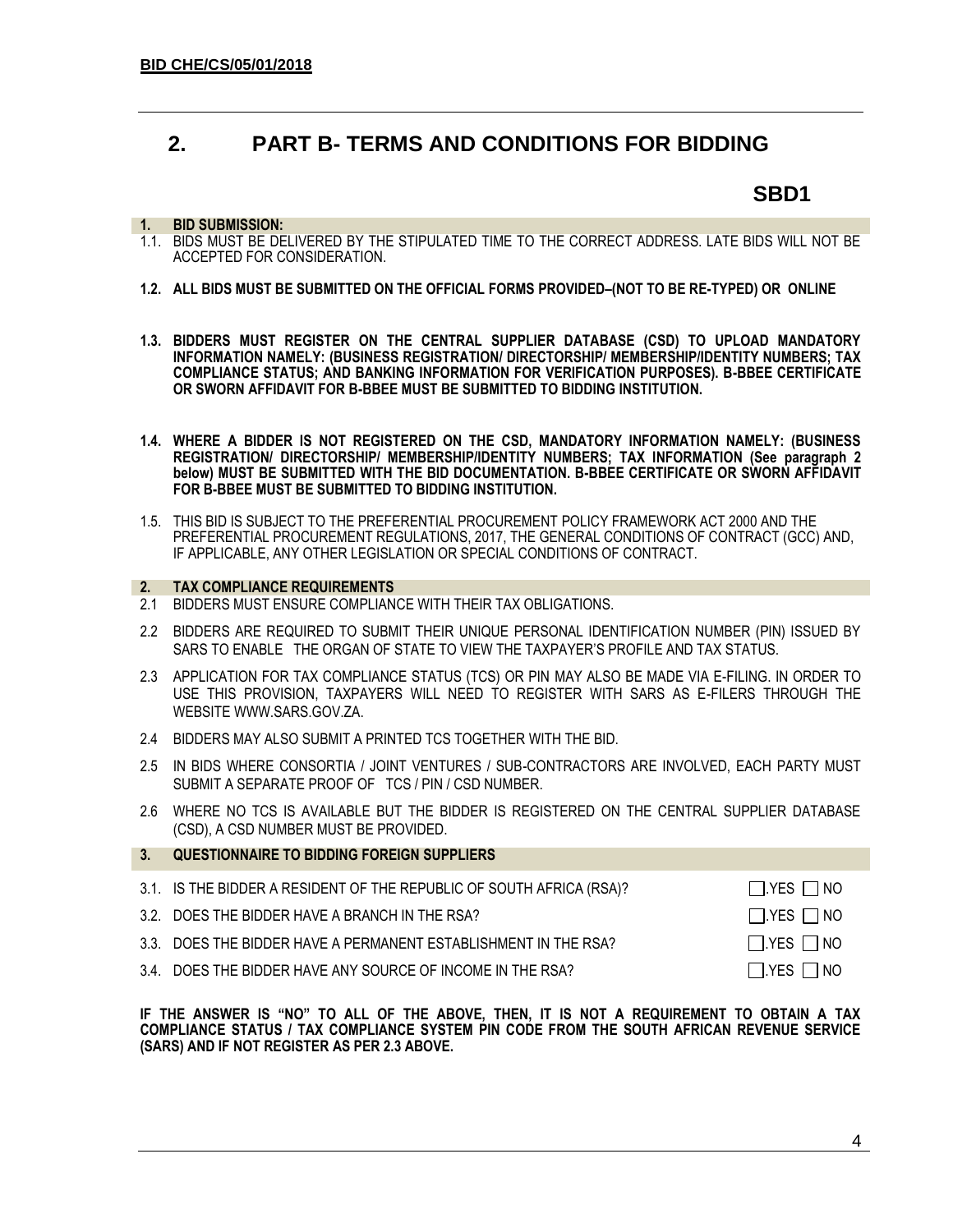### **SBD 4**

# **DECLARATION OF INTEREST**

- 1. Any legal person, including persons employed by the state<sup>1</sup>, or persons having a kinship with persons employed by the state, including a blood relationship, may make an offer or offers in terms of this invitation to bid (includes an advertised competitive bid, a limited bid, a proposal or written price quotation). In view of possible allegations of favouritism, should the resulting bid, or part thereof, be awarded to persons employed by the state, or to persons connected with or related to them, it is required that the bidder or his/her authorised representative declare his/her position in relation to the evaluating/adjudicating authority where
	- the bidder is employed by the state; and/or
	- the legal person on whose behalf the bidding document is signed, has a relationship with persons/a person who are/is involved in the evaluation and or adjudication of the bid(s), or where it is known that such a relationship exists between the person or persons for or on whose behalf the declarant acts and persons who are involved with the evaluation and or adjudication of the bid.
- 2. **In order to give effect to the above, the following questionnaire must be completed and submitted with the bid.**
- 2.1 Full Name of bidder or his or her representative: ………………………………………...
- 2.2 Identity Number:………………………………………………………………………………
- 2.3 Position occupied in the Company (director, trustee, shareholder<sup>2</sup>, member): ……………………………………………………………………………………………………
- 2.4 Registration number of company, enterprise, close corporation, partnership agreement or trust: …….………………………………………….……………………….
- 2.5 Tax Reference Number: ………………………………………….………………………
- 2.6 VAT Registration Number: ……………………………………..…………………....
- 2.6.1 The names of all directors / trustees / shareholders / members, their individual identity numbers, tax reference numbers and, if applicable, employee / PERSAL numbers must be indicated in paragraph 3 below.

 $1"$ State" means  $-$ 

- (a) any national or provincial department, national or provincial public entity or constitutional institution within the meaning of the Public Finance Management Act, 1999 (Act No. 1 of 1999);
- (b) any municipality or municipal entity;
- (c) provincial legislature;
- (d) national Assembly or the national Council of provinces; or
- (e) Parliament.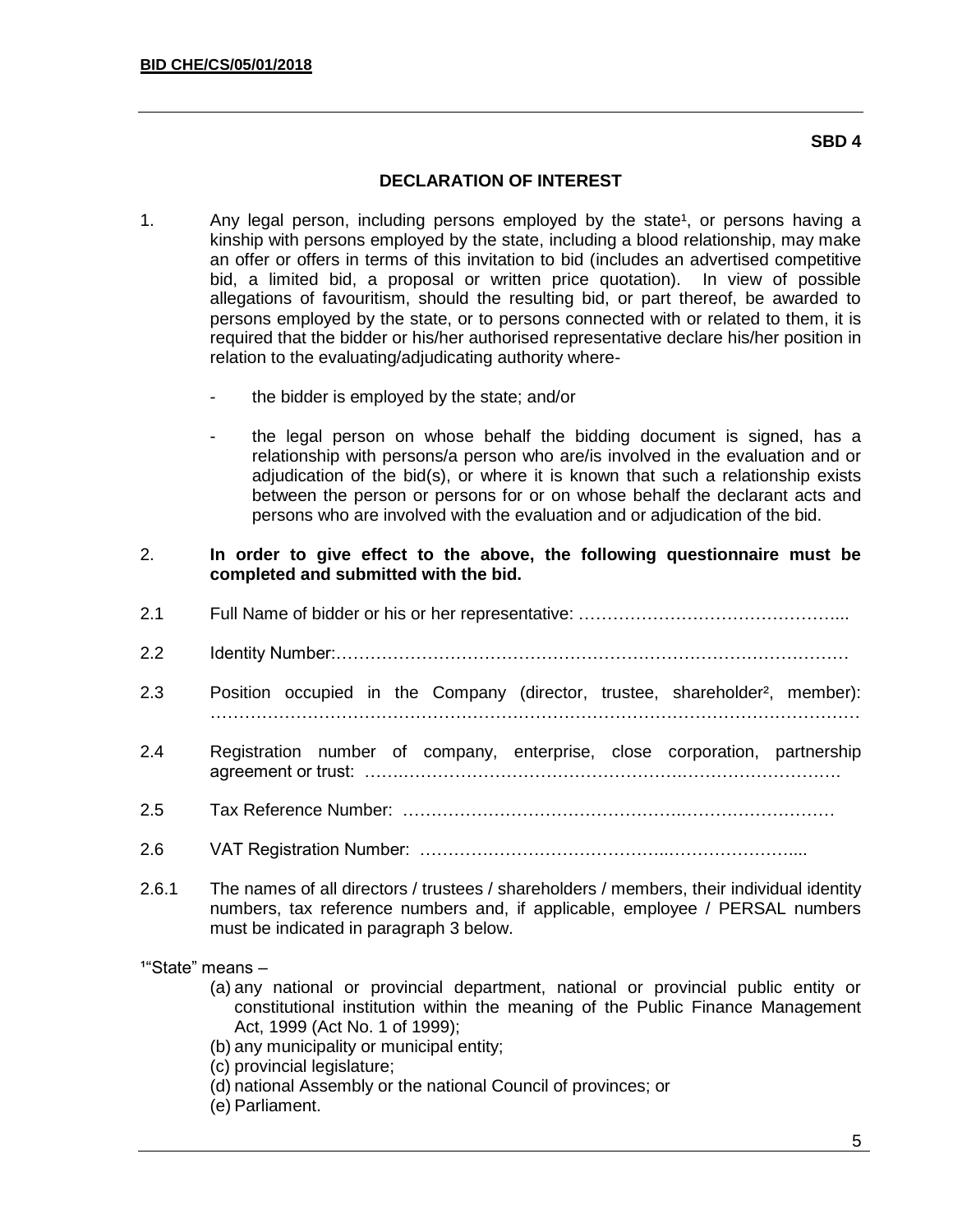| <sup>2"</sup> Shareholder" means a person who owns shares in the company and is actively involved in |  |  |  |  |  |
|------------------------------------------------------------------------------------------------------|--|--|--|--|--|
| the management of the enterprise or business and exercises control over the enterprise.              |  |  |  |  |  |

| 2.7   | Are you or any person connected with the bidder<br>presently employed by the state?                                                                                                 | / NO<br>YES        |
|-------|-------------------------------------------------------------------------------------------------------------------------------------------------------------------------------------|--------------------|
| 2.7.1 | If so, furnish the following particulars:                                                                                                                                           |                    |
|       | Name of person / director / trustee / shareholder/ member:                                                                                                                          |                    |
|       | Name of state institution at which you or the person connected to the bidder is<br>employed:                                                                                        |                    |
|       | Position occupied in the state institution:                                                                                                                                         |                    |
|       | Any other particulars:                                                                                                                                                              |                    |
|       |                                                                                                                                                                                     |                    |
| 2.7.2 | If you are presently employed by the state, did you obtain<br>the appropriate authority to undertake remunerative<br>work outside employment in the public sector?                  | <b>YES</b><br>/ NO |
|       | 2.7.2.1 If yes, did you attach proof of such authority to the bid<br>document?                                                                                                      | <b>YES</b><br>/ NO |
|       | (Note: Failure to submit proof of such authority, where<br>applicable, may result in the disqualification of the bid.                                                               |                    |
|       | 2.7.2.2 If no, furnish reasons for non-submission of such proof:                                                                                                                    |                    |
|       |                                                                                                                                                                                     |                    |
| 2.8   | Did you or your spouse, or any of the company's directors /<br>trustees / shareholders / members or their spouses conduct<br>business with the state in the previous twelve months? | <b>YES</b><br>/ NO |
| 2.8.1 | If so, furnish particulars:                                                                                                                                                         |                    |
| 2.9   | <b>YES</b><br>Do you, or any person connected with the bidder, have<br>any relationship (family, friend, other) with a person<br>employed by the state and who may be involved with | / NO               |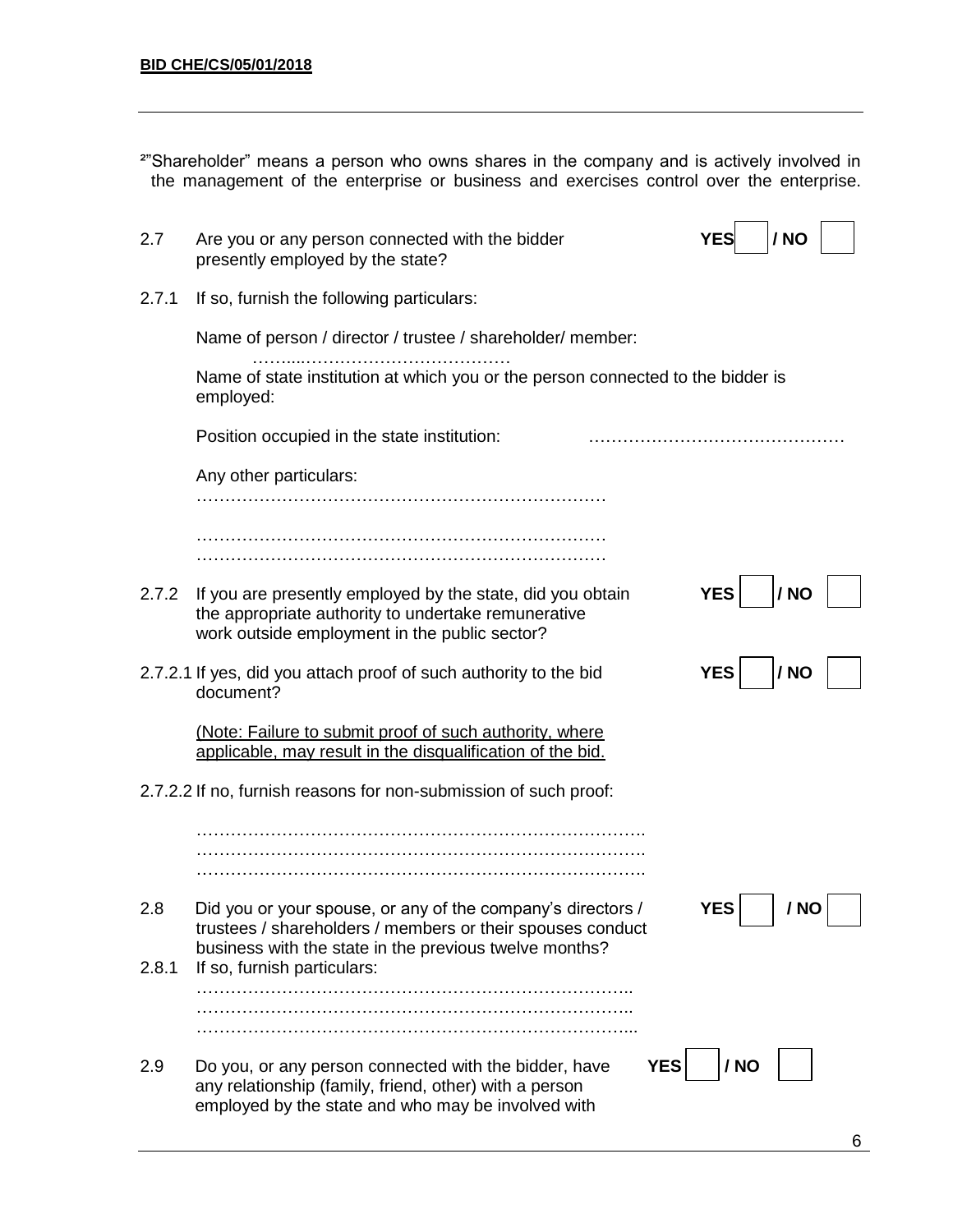the evaluation and or adjudication of this bid? 2.9.1 If so, furnish particulars. ……………………………………………………………... …………………………………………………………..…. ……………………………………………………………… 2.10 Are you, or any person connected with the bidder, **YES** YES **/NO** aware of any relationship (family, friend, other) between any other bidder and any person employed by the state who may be involved with the evaluation and or adjudication of this bid? 2.10.1 If so, furnish particulars**.** ……………………………………………………………… ……………………………………………………………… ……………………………………………………………… 2.11 Do you or any of the directors / trustees / shareholders / members **YES** | |**NO** of the company have any interest in any other related companies whether or not they are bidding for this contract? 2.11.1 If so, furnish particulars: ……………………………………………………………………………. ……………………………………………………………………………. …………………………………………………………………………….

3. Full details of directors / trustees / members / shareholders.

| <b>Full Name</b> | <b>Identity</b><br><b>Number</b> | <b>Personal Income</b><br><b>Tax Reference</b><br><b>Number</b> | <b>State Employee</b><br>Number /<br><b>Personnel Number</b> |
|------------------|----------------------------------|-----------------------------------------------------------------|--------------------------------------------------------------|
|                  |                                  |                                                                 |                                                              |
|                  |                                  |                                                                 |                                                              |
|                  |                                  |                                                                 |                                                              |
|                  |                                  |                                                                 |                                                              |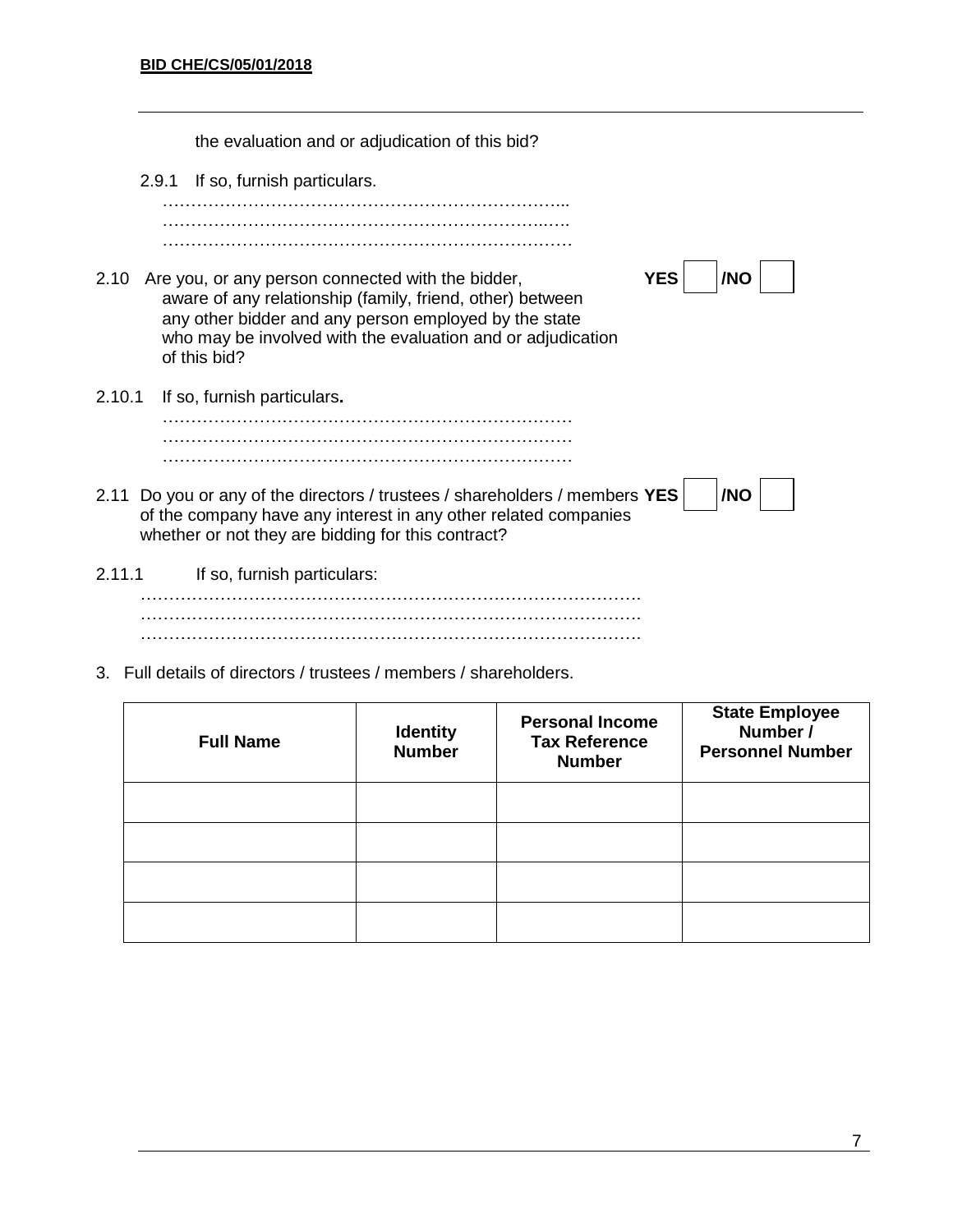# **4. DECLARATION**

I, THE UNDERSIGNED (NAME)……………………………………………………………………………………………………

CERTIFY THAT THE INFORMATION FURNISHED IN PARAGRAPHS 2 AND 3 ABOVE IS CORRECT. I ACCEPT THAT THE STATE MAY REJECT THE BID OR ACT AGAINST ME IN TERMS OF PARAGRAPH 23 OF THE GENERAL CONDITIONS OF CONTRACT SHOULD THIS DECLARATION PROVE TO BE FALSE.

Signature Date **Date** 

…………………………………………. …………………………………………………

…………………………………………. …………………………………………………

Position **Name of bidder Name of bidder**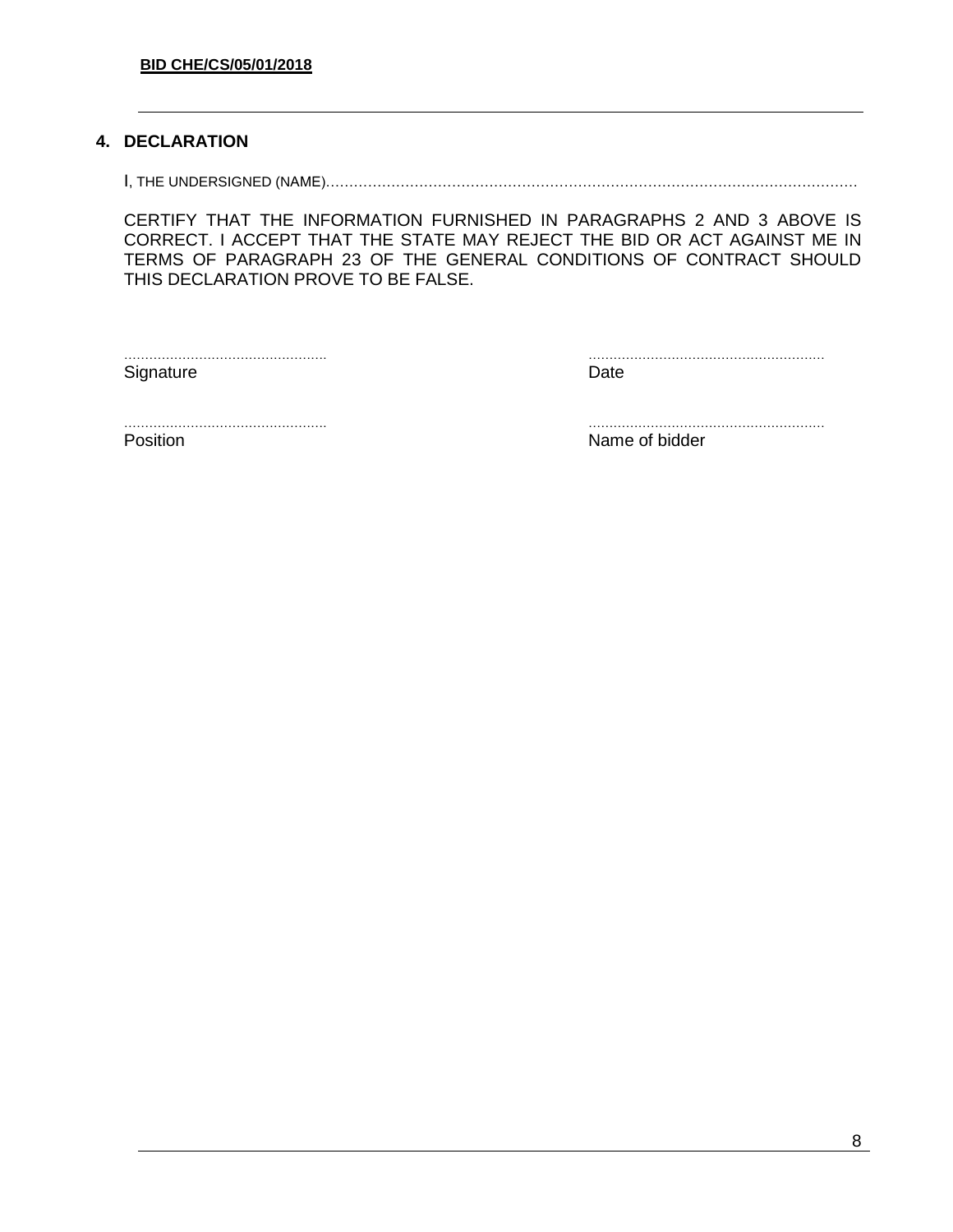#### **SBD 6.1**

## **PREFERENCE POINTS CLAIM FORM IN TERMS OF THE PREFERENTIAL PROCUREMENT REGULATIONS 2017**

This preference form must form part of all bids invited. It contains general information and serves as a claim form for preference points for Broad-Based Black Economic Empowerment (B-BBEE) Status Level of Contribution

#### **NB: BEFORE COMPLETING THIS FORM, BIDDERS MUST STUDY THE GENERAL CONDITIONS, DEFINITIONS AND DIRECTIVES APPLICABLE IN RESPECT OF B-BBEE, AS PRESCRIBED IN THE PREFERENTIAL PROCUREMENT REGULATIONS, 2017.**

### **1. GENERAL CONDITIONS**

- 1.1 The following preference point systems are applicable to all bids:
	- the 80/20 system for requirements with a Rand value of up to R50 000 000 (all applicable taxes included); and
	- the 90/10 system for requirements with a Rand value above R50 000 000 (all applicable taxes included).

1.2

- a) The value of this bid is estimated to exceed/not exceed R50 000 000 (all applicable taxes included) and therefore the ................ preference point system shall be applicable; or
- b) Either the 80/20 or 90/10 preference point system will be applicable to this tender (*delete whichever is not applicable for this tender*).
- 1.3 Points for this bid shall be awarded for:
	- (a) Price; and
	- (b) B-BBEE Status Level of Contributor.
- 1.4 The maximum points for this bid are allocated as follows:

|                                                      | <b>POINTS</b> |
|------------------------------------------------------|---------------|
| <b>PRICE</b>                                         |               |
| <b>B-BBEE STATUS LEVEL OF CONTRIBUTOR</b>            |               |
| Total points for Price and B-BBEE must not<br>exceed | 100           |

1.5 Failure on the part of a bidder to submit proof of B-BBEE Status level of contributor together with the bid, will be interpreted to mean that preference points for B-BBEE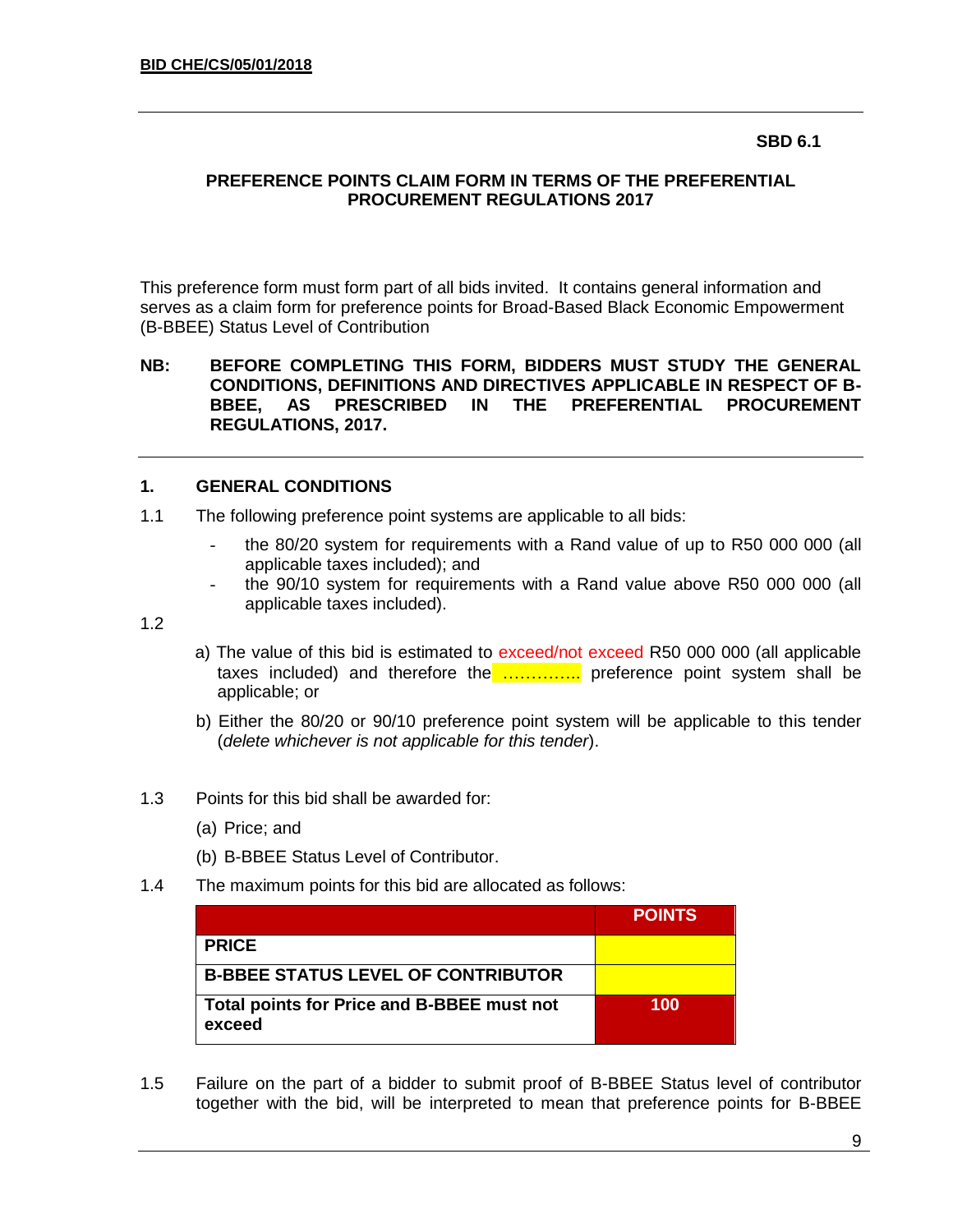status level of contribution are not claimed.

1.6 The purchaser reserves the right to require of a bidder, either before a bid is adjudicated or at any time subsequently, to substantiate any claim in regard to preferences, in any manner required by the purchaser.

# **2. DEFINITIONS**

- (a) **"B-BBEE"** means broad-based black economic empowerment as defined in section 1 of the Broad-Based Black Economic Empowerment Act;
- (b) "**B-BBEE status level of contributor"** means the B-BBEE status of an entity in terms of a code of good practice on black economic empowerment, issued in terms of section 9(1) of the Broad-Based Black Economic Empowerment Act;
- (c) **"bid"** means a written offer in a prescribed or stipulated form in response to an invitation by an organ of state for the provision of goods or services, through price quotations, advertised competitive bidding processes or proposals;
- (d) **"Broad-Based Black Economic Empowerment Act"** means the Broad-Based Black Economic Empowerment Act, 2003 (Act No. 53 of 2003);
- **(e) "EME"** means an Exempted Micro Enterprise in terms of a code of good practice on black economic empowerment issued in terms of section 9 (1) of the Broad-Based Black Economic Empowerment Act;
- (f) **"functionality"** means the ability of a tenderer to provide goods or services in accordance with specifications as set out in the tender documents.
- (g) **"prices"** includes all applicable taxes less all unconditional discounts;
- (h) **"proof of B-BBEE status level of contributor"** means:
	- **1)** B-BBEE Status level certificate issued by an authorized body or person; **2)** A sworn
		- affidavit as prescribed by the B-BBEE Codes of Good Practice;
		- **3)** Any other requirement prescribed in terms of the B-BBEE Act;
- (i) **"QSE"** means a qualifying small business enterprise in terms of a code of good practice on black economic empowerment issued in terms of section 9 (1) of the Broad-Based Black Economic Empowerment Act;
- *(j)* **"rand value"** means the total estimated value of a contract in Rand, calculated at the time of bid invitation, and includes all applicable taxes;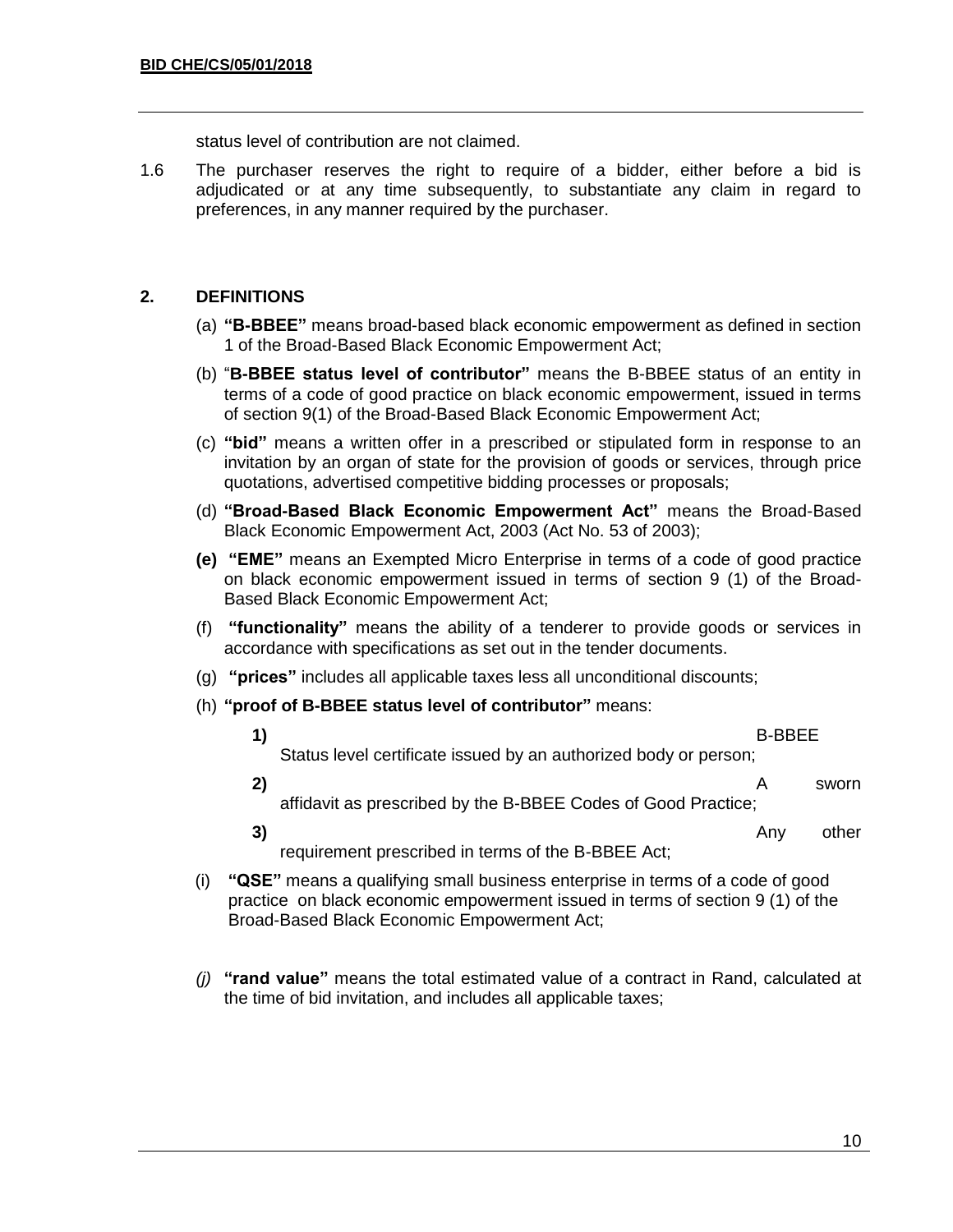# **3. POINTS AWARDED FOR PRICE**

# **3.1 THE 80/20 OR 90/10 PREFERENCE POINT SYSTEMS**

A maximum of 80 or 90 points is allocated for price on the following basis: **80/20 or 90/10**

I J  $\left(1-\frac{Pt-P\min}{\epsilon}\right)$ l  $= 80 \left( 1 - \frac{Pt - P \ln \theta}{P \min \theta} \right)$  $80 \left(1 - \frac{Pt - P \min}{\sigma} \right)$ *P*  $P_s = 80 \left( 1 - \frac{Pt - P}{F} \right)$ or I J  $\left(1-\frac{Pt-P\min}{\epsilon}\right)$ l  $= 90 \left(1 - \frac{Pt - P \ln \theta}{P \min \theta}\right)$  $90 \left(1 - \frac{Pt - P \min}{\sigma} \right)$ *P*  $P_s = 90 \left( 1 - \frac{Pt - P}{F} \right)$ 

**Where** 

Ps = Points scored for price of bid under consideration

 $Pt =$  Price of bid under consideration

Pmin = Price of lowest acceptable bid

# **4. POINTS AWARDED FOR B-BBEE STATUS LEVEL OF CONTRIBUTOR**

4.1 In terms of Regulation 6 (2) and 7 (2) of the Preferential Procurement Regulations, preference points must be awarded to a bidder for attaining the B-BBEE status level of contribution in accordance with the table below:

| <b>B-BBEE Status Level of</b><br><b>Contributor</b> | <b>Number of points</b><br>(90/10 system) | <b>Number of points</b><br>(80/20 system) |
|-----------------------------------------------------|-------------------------------------------|-------------------------------------------|
|                                                     | 10                                        | 20                                        |
| 2                                                   | 9                                         | 18                                        |
| 3                                                   | 6                                         | 14                                        |
| 4                                                   | 5                                         | 12                                        |
| 5                                                   | 4                                         | 8                                         |
| 6                                                   | 3                                         | 6                                         |
|                                                     | 2                                         |                                           |
| 8                                                   |                                           | 2                                         |
| Non-compliant<br>contributor                        |                                           |                                           |

# **5. BID DECLARATION**

- 5.1 Bidders who claim points in respect of B-BBEE Status Level of Contribution must complete the following:
- **6. B-BBEE STATUS LEVEL OF CONTRIBUTOR CLAIMED IN TERMS OF PARAGRAPHS 1.4 AND 4.1**
- 6.1 B-BBEE Status Level of Contributor: . = ………(maximum of 10 or 20 points)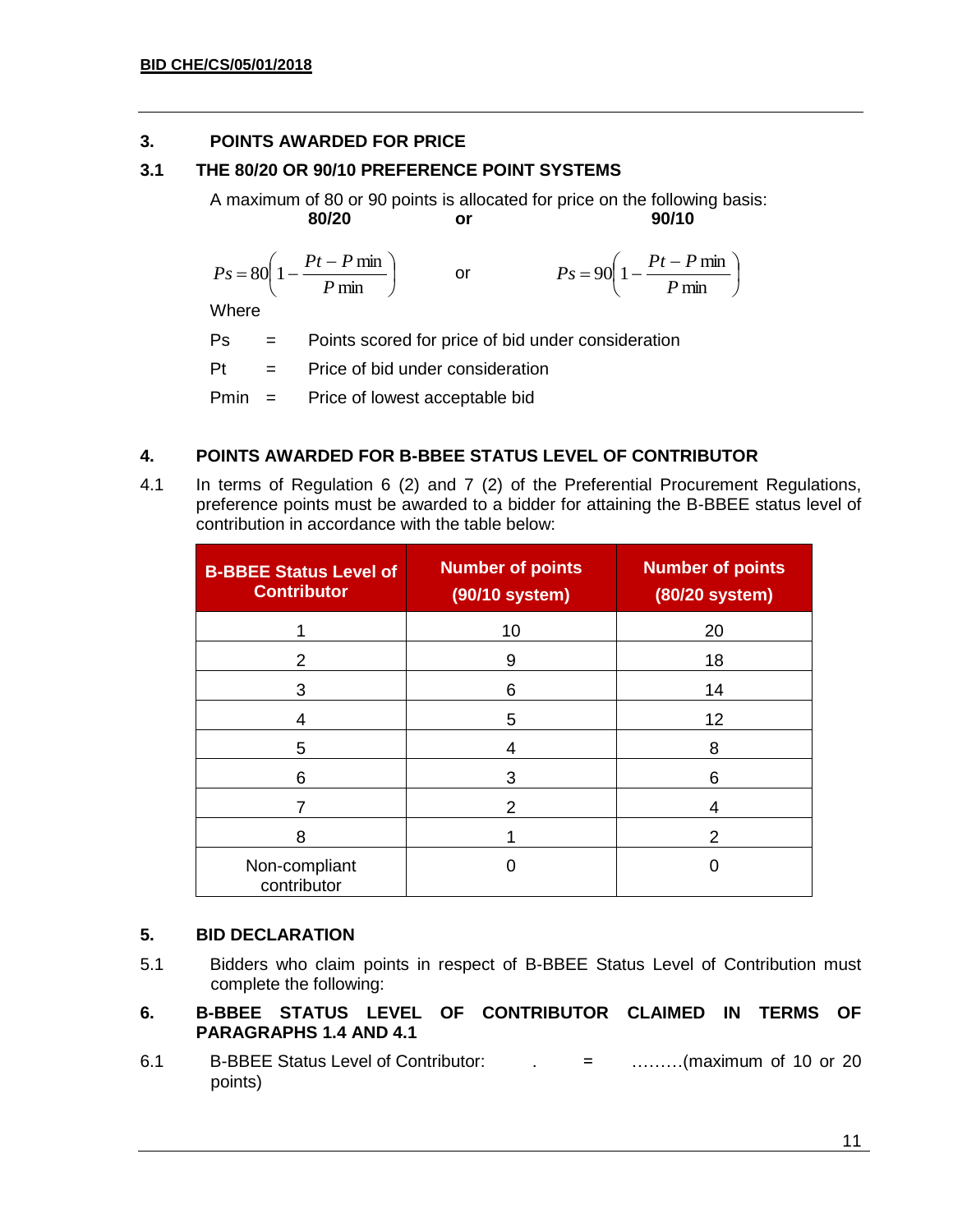(Points claimed in respect of paragraph 7.1 must be in accordance with the table reflected in paragraph 4.1 and must be substantiated by relevant proof of B-BBEE status level of contributor.

# **7. SUB-CONTRACTING**

7.1 Will any portion of the contract be sub-contracted?

(*Tick applicable box*)

7.1.1 If yes, indicate:

| i) What | percentage | the t | contract | will | be.  |
|---------|------------|-------|----------|------|------|
|         |            |       |          |      |      |
| ii) The | name       |       | the      |      | sub- |

|      | $\mathbf{u}$ , $\mathbf{u}$ | .             | . .   | . |     | ັ    |
|------|-----------------------------|---------------|-------|---|-----|------|
|      |                             |               |       |   |     |      |
| iii) |                             | <b>B-RRFF</b> | level |   | `he | ⊸un- |
|      |                             |               |       |   |     |      |

- iv) Whether the sub-contractor is an EME or QSE *(Tick applicable box*) YES NO
- v) Specify, by ticking the appropriate box, if subcontracting with an enterprise in terms of Preferential Procurement Regulations,2017:

| Designated Group: An EME or QSE which is at last 51% owned<br>by: | <b>EME</b><br>V | <b>QSE</b> |
|-------------------------------------------------------------------|-----------------|------------|
| <b>Black people</b>                                               |                 |            |
| Black people who are youth                                        |                 |            |
| Black people who are women                                        |                 |            |
| Black people with disabilities                                    |                 |            |
| Black people living in rural or underdeveloped areas or townships |                 |            |
| Cooperative owned by black people                                 |                 |            |
| Black people who are military veterans                            |                 |            |
| <b>OR</b>                                                         |                 |            |
| Any EME                                                           |                 |            |
| Any QSE                                                           |                 |            |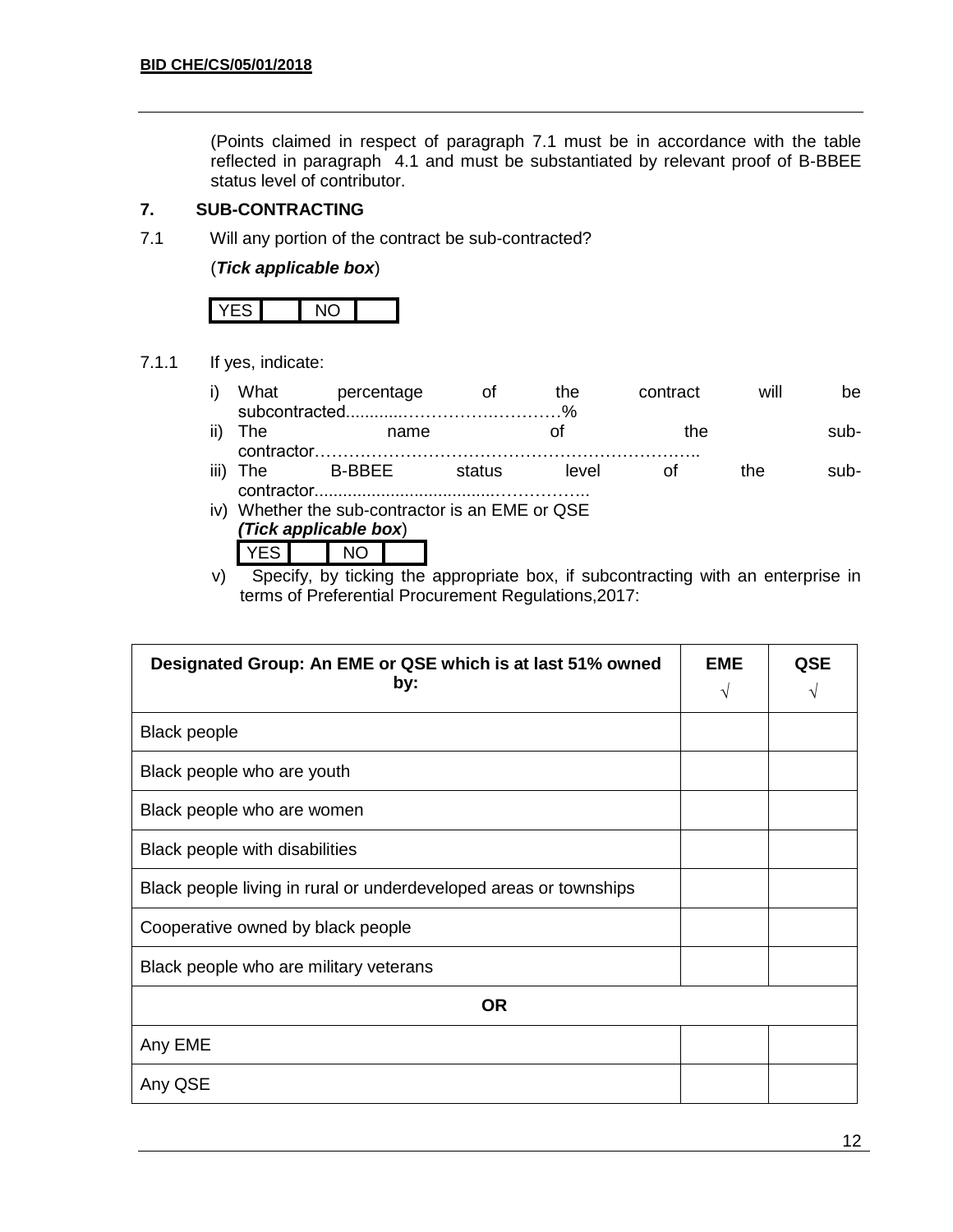| 8.  | <b>DECLARATION WITH REGARD TO COMPANY/FIRM</b>                                                                                                                                                                                                                                                                                              |
|-----|---------------------------------------------------------------------------------------------------------------------------------------------------------------------------------------------------------------------------------------------------------------------------------------------------------------------------------------------|
| 8.1 | Name<br>οf                                                                                                                                                                                                                                                                                                                                  |
|     |                                                                                                                                                                                                                                                                                                                                             |
| 8.2 | <b>VAT</b><br>registration                                                                                                                                                                                                                                                                                                                  |
|     |                                                                                                                                                                                                                                                                                                                                             |
| 8.3 | Company<br>registration                                                                                                                                                                                                                                                                                                                     |
|     |                                                                                                                                                                                                                                                                                                                                             |
| 8.4 | <b>TYPE OF COMPANY/ FIRM</b>                                                                                                                                                                                                                                                                                                                |
|     | Partnership/Joint Venture / Consortium<br>$\Box$<br>One person business/sole propriety<br>П<br>Close corporation<br>Ш<br>Company<br>П<br>(Pty) Limited<br><b>TICK APPLICABLE BOX</b>                                                                                                                                                        |
| 8.5 | DESCRIBE PRINCIPAL BUSINESS ACTIVITIES                                                                                                                                                                                                                                                                                                      |
|     |                                                                                                                                                                                                                                                                                                                                             |
|     |                                                                                                                                                                                                                                                                                                                                             |
|     |                                                                                                                                                                                                                                                                                                                                             |
|     | .                                                                                                                                                                                                                                                                                                                                           |
| 8.6 | <b>COMPANY CLASSIFICATION</b>                                                                                                                                                                                                                                                                                                               |
|     | Manufacturer<br>$\Box$<br>Supplier<br>П<br>Professional service provider<br>Other service providers, e.g. transporter, etc.<br>[TICK APPLICABLE BOX]                                                                                                                                                                                        |
| 8.7 | Total<br>number<br>the<br>company/firm<br>Οf<br>has<br>been<br>years<br>in<br>business:                                                                                                                                                                                                                                                     |
| 8.8 | I/we, the undersigned, who is / are duly authorised to do so on behalf of the<br>company/firm, certify that the points claimed, based on the B-BBE status level of<br>contributor indicated in paragraphs 1.4 and 6.1 of the foregoing certificate, qualifies<br>the company/ firm for the preference(s) shown and I / we acknowledge that: |

- i) The information furnished is true and correct;
- ii) The preference points claimed are in accordance with the General Conditions as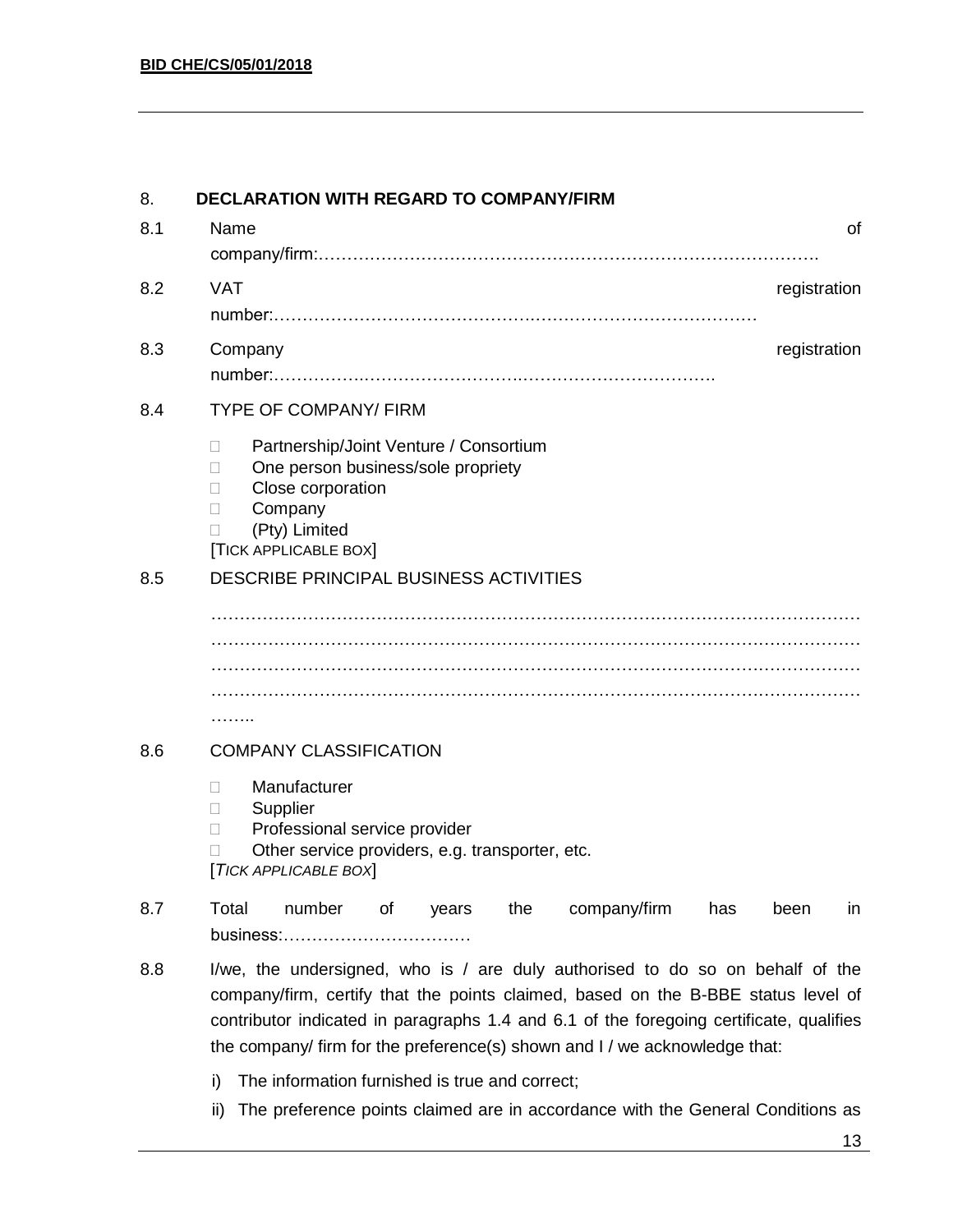indicated in paragraph 1 of this form;

- iii) In the event of a contract being awarded as a result of points claimed as shown in paragraphs 1.4 and 6.1, the contractor may be required to furnish documentary proof to the satisfaction of the purchaser that the claims are correct;
- iv) If the B-BBEE status level of contributor has been claimed or obtained on a fraudulent basis or any of the conditions of contract have not been fulfilled, the purchaser may, in addition to any other remedy it may have –
	- (a) disqualify the person from the bidding process;
	- (b) recover costs, losses or damages it has incurred or suffered as a result of that person's conduct;
	- (c) cancel the contract and claim any damages which it has suffered as a result of having to make less favourable arrangements due to such cancellation;
	- (d) recommend that the bidder or contractor, its shareholders and directors, or only the shareholders and directors who acted on a fraudulent basis, be restricted by the National Treasury from obtaining business from any organ of state for a period not exceeding 10 years, after the *audi alteram partem* (hear the other side) rule has been applied; and
	- (e) forward the matter for criminal prosecution.

| <b>WITNESSES</b> | SIGNATURE(S) OF BIDDERS(S) |
|------------------|----------------------------|
| ົ                | DATE:<br><b>ADDRESS</b>    |
|                  |                            |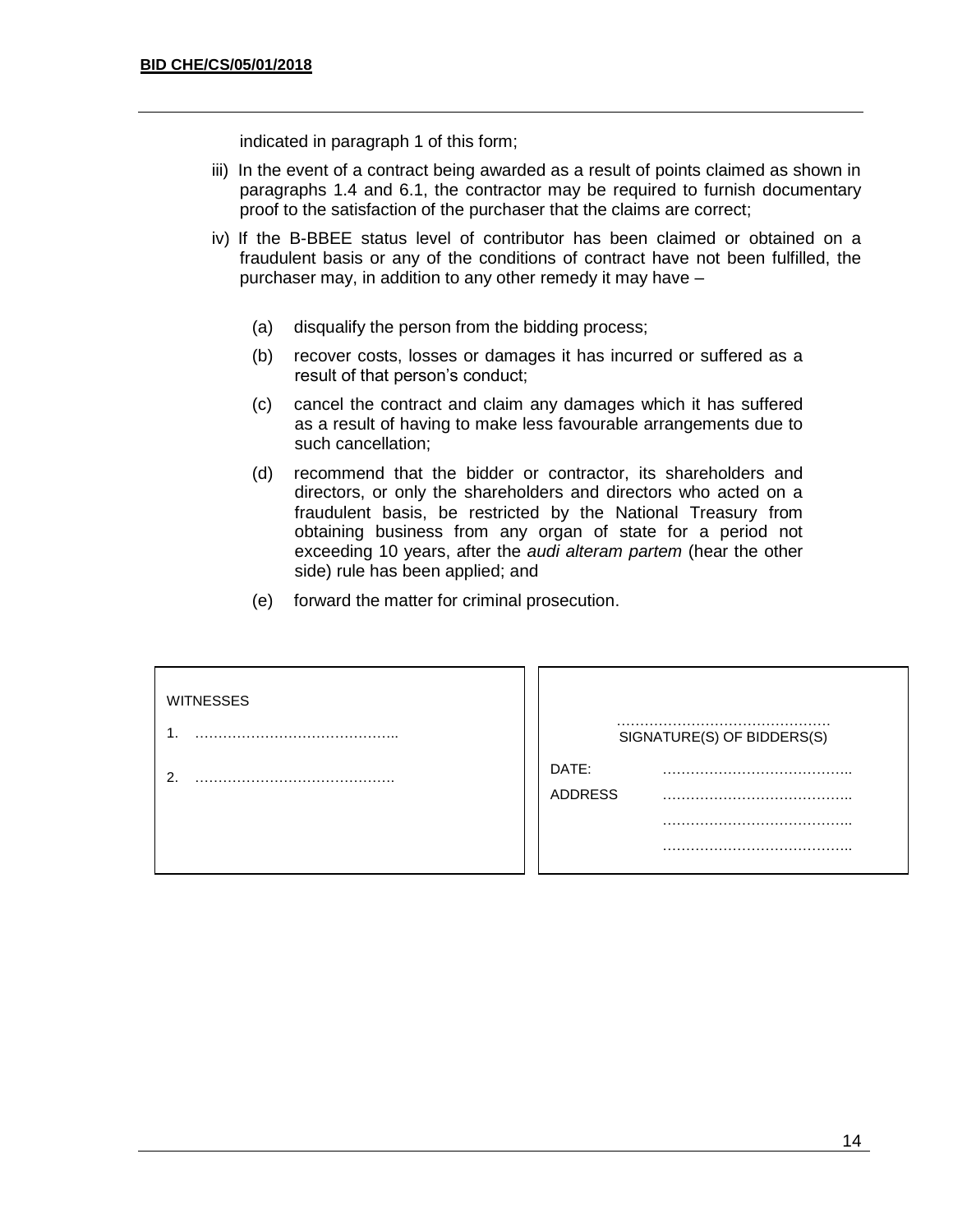#### **SBD 6.2**

### **DECLARATION CERTIFICATE FOR LOCAL PRODUCTION AND CONTENT**

This Standard Bidding Document (SBD) must form part of all bids invited. It contains general information and serves as a declaration form for local content (local production and local content are used interchangeably).

Before completing this declaration, bidders must study the General Conditions, Definitions, Directives applicable in respect of Local Content as prescribed in the Preferential Procurement Regulations, 2011 and the South African Bureau of Standards (SABS) approved technical specification number SATS 1286:201x.

- 1. General Conditions
- 1.1. Preferential Procurement Regulations, 2011 (Regulation 9. (1) and 9. (3) make provision for the promotion of local production and content.
- 1.2. Regulation 9.(1) prescribes that in the case of designated sectors, where in the award of bids local production and content is of critical importance, such bids must be advertised with the specific bidding condition that only locally produced goods, services or works or locally manufactured goods, with a stipulated minimum threshold for local production and content will be considered.
- 1.3. Regulation 9.(3) prescribes that where there is no designated sector, a specific bidding condition may be included, that only locally produced services, works or goods or locally manufactured goods with a stipulated minimum threshold for local production and content, will be considered.
- 1.4. Where necessary, for bids referred to in paragraphs 1.2 and 1.3 above, a two stage bidding process may be followed, where the first stage involves a minimum threshold for local production and content and the second stage price and B-BBEE.
- 1.5. A person awarded a contract in relation to a designated sector, may not sub-contract in such a manner that the local production and content of the overall value of the contract is reduced to below the stipulated minimum threshold.
- 1.6. The local content (LC) as a percentage of the bid price must be calculated in accordance with the SABS approved technical specification number SATS 1286: 201x as follows:

$$
LC = 1 - \left(\frac{x}{y}\right) \times 100
$$

**Where** 

- x imported content
- y bid price excluding value added tax (VAT)

Prices referred to in the determination of x must be converted to Rand (ZAR) by using the exchange rate published by South African Reserve Bank (SARB) at 12:00 on the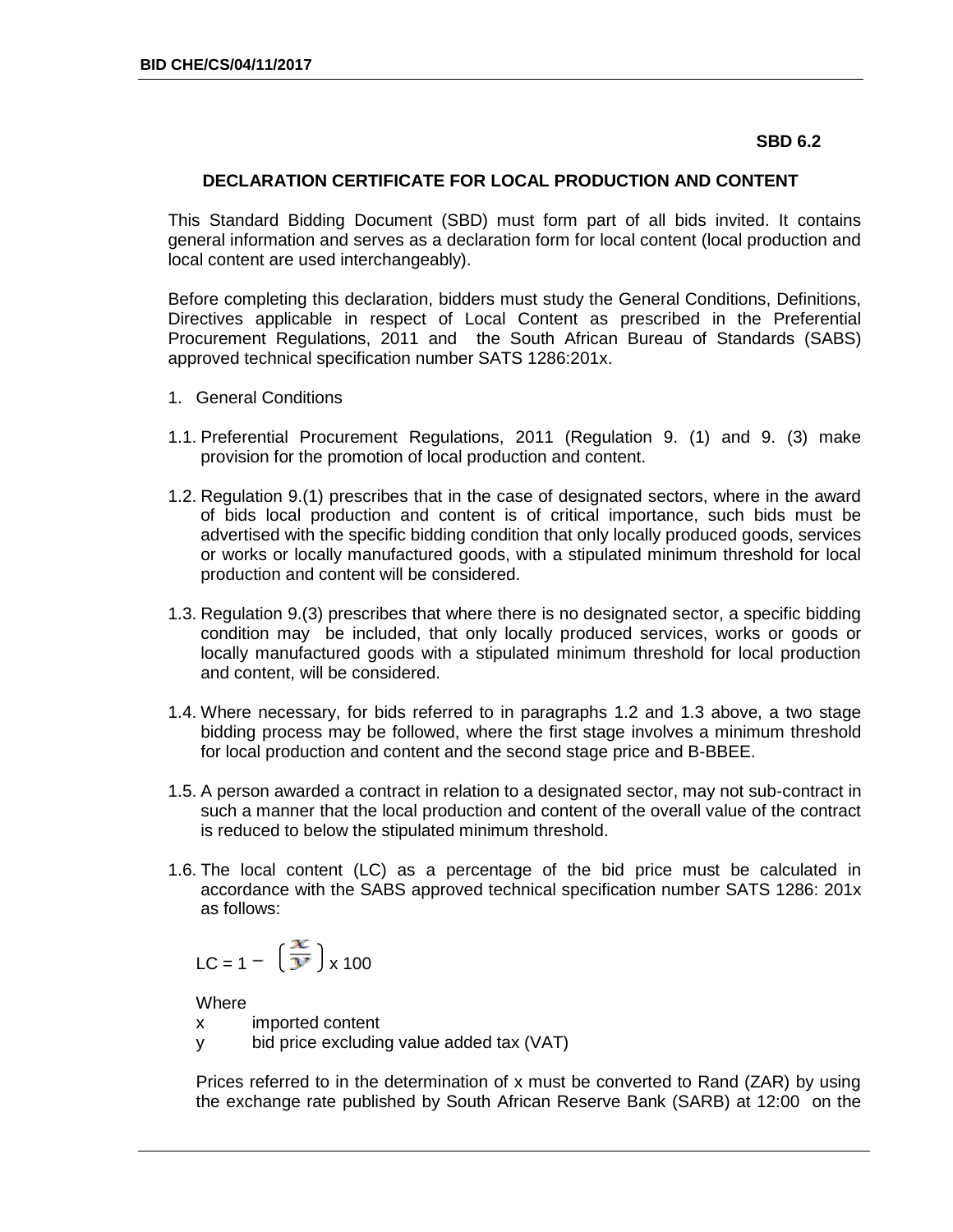date, one week (7 calendar days) prior to the closing date of the bid as indicated in paragraph 4.1 below.

- 1.7. A bid will be disqualified if:
	- the bidder fails to achieve the stipulated minimum threshold for local production and content indicated in paragraph 3 below; and.
	- this declaration certificate is not submitted as part of the bid documentation.
- 2. Definitions
- 2.1. **"bid"** includes advertised competitive bids, written price quotations or proposals;
- 2.2. **"bid price"** price offered by the bidder, excluding value added tax (VAT);
- 2.3. **"contract"** means the agreement that results from the acceptance of a bid by an organ of state;
- 2.4. **"designated sector"** means a sector, sub-sector or industry that has been designated by the Department of Trade and Industry in line with national development and industrial policies for local production, where only locally produced services, works or goods or locally manufactured goods meet the stipulated minimum threshold for local production and content;
- 2.5. **"duly sign"** means a Declaration Certificate for Local Content that has been signed by the Chief Financial Officer or other legally responsible person nominated in writing by the Chief Executive, or senior member / person with management responsibility(close corporation, partnership or individual).
- 2.6. **"imported content"** means that portion of the bid price represented by the cost of components, parts or materials which have been or are still to be imported (whether by the supplier or its subcontractors) and which costs are inclusive of the costs abroad, plus freight and other direct importation costs, such as landing costs, dock duties, import duty, sales duty or other similar tax or duty at the South African port of entry;
- 2.7. **"local content"** means that portion of the bid price which is not included in the imported content, provided that local manufacture does take place;
- 2.8. **"stipulated minimum threshold"** means that portion of local production and content as determined by the Department of Trade and Industry; and
- 2.9. **"sub-contract"** means the primary contractor's assigning, leasing, making out work to, or employing another person to support such primary contractor in the execution of part of a project in terms of the contract.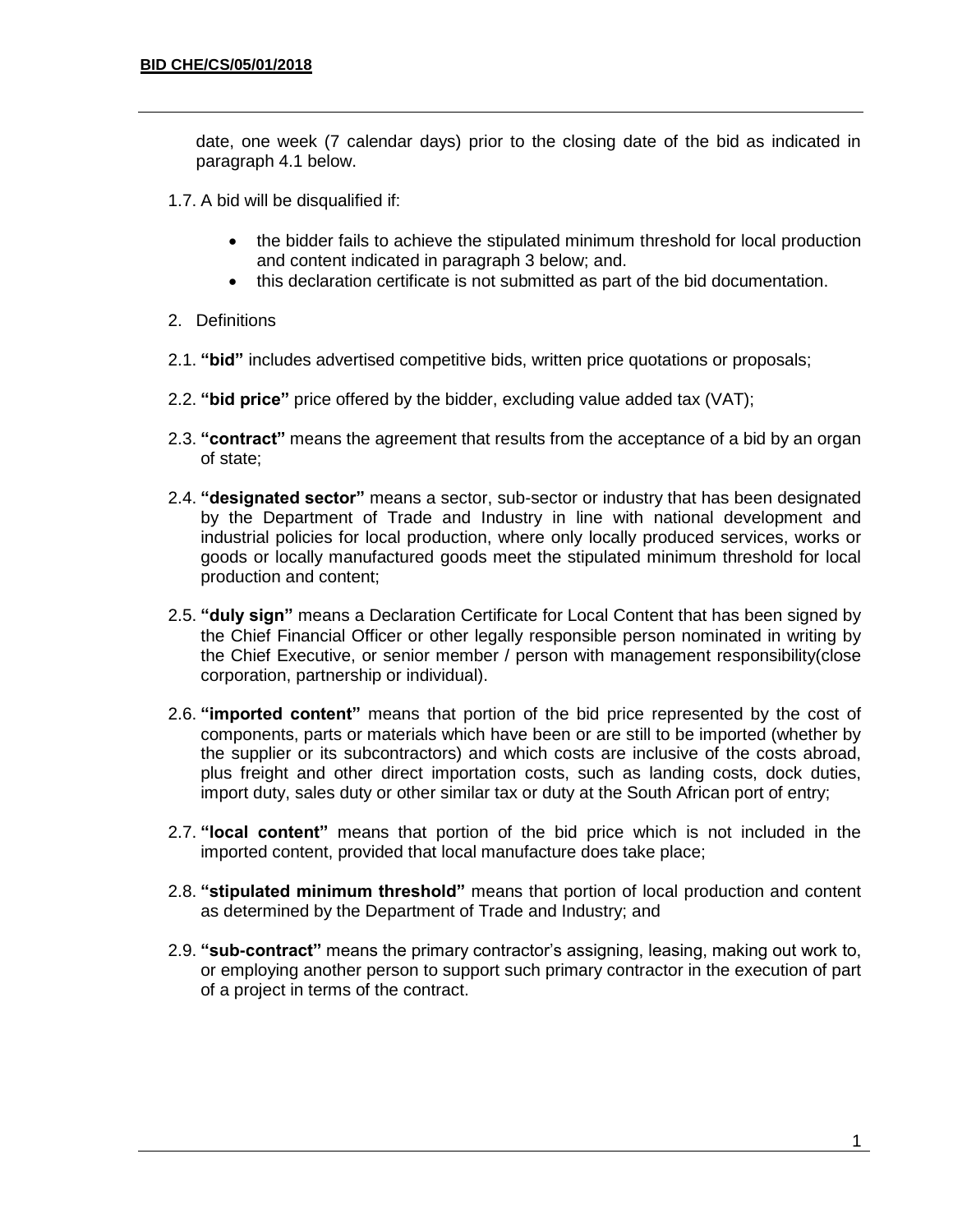**3. The stipulated minimum threshold(s) for local production and content for this bid is/are as follows:**

| Description of services, works or goods | Stipulated minimum threshold |
|-----------------------------------------|------------------------------|
|                                         |                              |
|                                         | %                            |
|                                         |                              |

- 4. Does any portion of the services, works or goods offered have any imported content? YES / NO
- 4.1 If yes, the rate(s) of exchange to be used in this bid to calculate the local content as prescribed in paragraph 1.6 of the general conditions must be the rate(s) published by SARB for the specific currency at 12:00 on the date, one week (7 calendar days) prior to the closing date of the bid.

The relevant rates of exchange information is accessible on **www.reservebank.co.za.**

Indicate the rate(s) of exchange against the appropriate currency in the table below:

| <b>Currency</b> | <b>Rates of exchange</b> |
|-----------------|--------------------------|
| US Dollar       |                          |
| Pound Sterling  |                          |
| Euro            |                          |
| Yen             |                          |
| Other           |                          |

NB: Bidders must submit proof of the SARB rate (s) of exchange used.

**LOCAL CONTENT DECLARATION BY CHIEF FINANCIAL OFFICER OR OTHER LEGALLY RESPONSIBLE PERSON NOMINATED IN WRITING BY THE CHIEF EXECUTIVE OR SENIOR MEMBER/PERSON WITH MANAGEMENT RESPONSIBILITY (CLOSE CORPORATION, PARTNERSHIP OR INDIVIDUAL) IN RESPECT OF BID No.** ................................................................................. **ISSUED BY**: (Procurement Authority / Name of Institution): ......................................................................................................................... NB The obligation to complete, duly sign and submit this declaration cannot be transferred to an external authorized representative, auditor or any other third party acting on behalf of the bidder.

I, the undersigned, …………………………….................................................... (full names),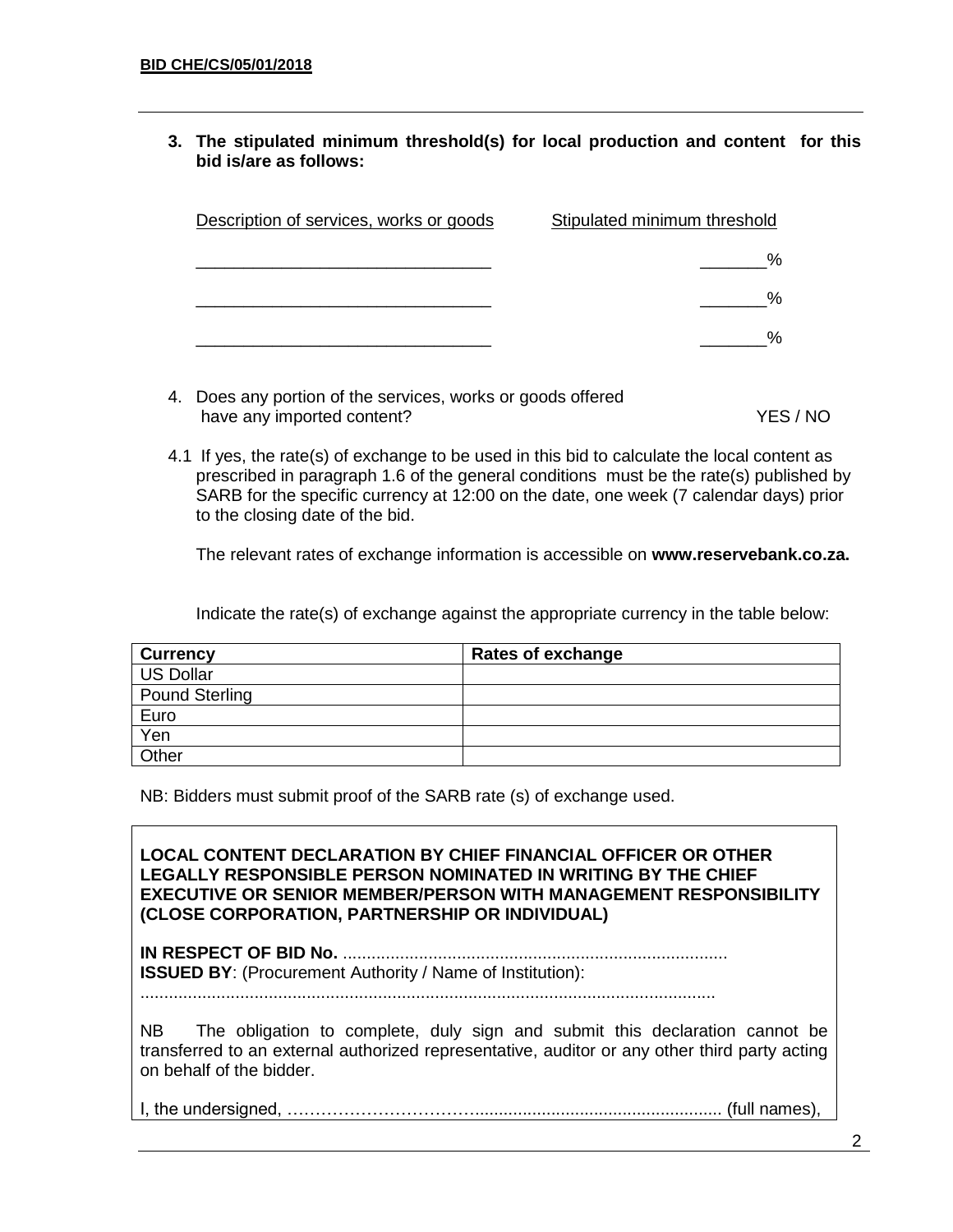| entity), the following:                                                                                                                                                                                                                                                                                                                                                                                                                                                                                                    |                                                                                                                                                                                                                                |  |  |
|----------------------------------------------------------------------------------------------------------------------------------------------------------------------------------------------------------------------------------------------------------------------------------------------------------------------------------------------------------------------------------------------------------------------------------------------------------------------------------------------------------------------------|--------------------------------------------------------------------------------------------------------------------------------------------------------------------------------------------------------------------------------|--|--|
| (a) The facts contained herein are within my own personal knowledge.                                                                                                                                                                                                                                                                                                                                                                                                                                                       |                                                                                                                                                                                                                                |  |  |
| (b) I have satisfied myself that the goods/services/works to be delivered in terms of the<br>above-specified bid comply with the minimum local content requirements as specified in<br>the bid, and as measured in terms of SATS 1286.                                                                                                                                                                                                                                                                                     |                                                                                                                                                                                                                                |  |  |
| (c) The local content has been calculated using the formula given in clause 3 of SATS<br>1286, the rates of exchange indicated in paragraph 4.1 above and the following figures:                                                                                                                                                                                                                                                                                                                                           |                                                                                                                                                                                                                                |  |  |
| Bid price, excluding VAT (y)                                                                                                                                                                                                                                                                                                                                                                                                                                                                                               | $R_{\perp}$                                                                                                                                                                                                                    |  |  |
| Imported content (x)                                                                                                                                                                                                                                                                                                                                                                                                                                                                                                       | $\mathsf{R}$                                                                                                                                                                                                                   |  |  |
| Stipulated minimum threshold for Local content (paragraph<br>3 above)                                                                                                                                                                                                                                                                                                                                                                                                                                                      |                                                                                                                                                                                                                                |  |  |
| Local content %, as calculated in terms of SATS 1286                                                                                                                                                                                                                                                                                                                                                                                                                                                                       |                                                                                                                                                                                                                                |  |  |
| If the bid is for more than one product, a schedule of the local content by product shall be<br>attached.                                                                                                                                                                                                                                                                                                                                                                                                                  |                                                                                                                                                                                                                                |  |  |
| (d) I accept that the Procurement Authority / Institution has the right to request that the<br>local content be verified in terms of the requirements of SATS 1286.                                                                                                                                                                                                                                                                                                                                                        |                                                                                                                                                                                                                                |  |  |
| (e) I understand that the awarding of the bid is dependent on the accuracy of the<br>information furnished in this application. I also understand that the submission of incorrect<br>data, or data that are not verifiable as described in SATS 1286, may result in the<br>Procurement Authority / Institution imposing any or all of the remedies as provided for in<br>Regulation 13 of the Preferential Procurement Regulations, 2011 promulgated under the<br>Policy Framework Act (PPPFA), 2000 (Act No. 5 of 2000). |                                                                                                                                                                                                                                |  |  |
| <b>SIGNATURE:</b>                                                                                                                                                                                                                                                                                                                                                                                                                                                                                                          | DATE: ___________                                                                                                                                                                                                              |  |  |
| <b>WITNESS No. 1</b> No. 1                                                                                                                                                                                                                                                                                                                                                                                                                                                                                                 | DATE: the contract of the contract of the contract of the contract of the contract of the contract of the contract of the contract of the contract of the contract of the contract of the contract of the contract of the cont |  |  |
| DATE: the contract of the contract of the contract of the contract of the contract of the contract of the contract of the contract of the contract of the contract of the contract of the contract of the contract of the cont<br>WITNESS No. 2 and 2 and 2 and 2 and 2 and 2 and 2 and 2 and 2 and 2 and 2 and 2 and 2 and 2 and 2 and 2 and 2 and 2 and 2 and 2 and 2 and 2 and 2 and 2 and 2 and 2 and 2 and 2 and 2 and 2 and 2 and 2 and 2 and 2 and 2 and                                                            |                                                                                                                                                                                                                                |  |  |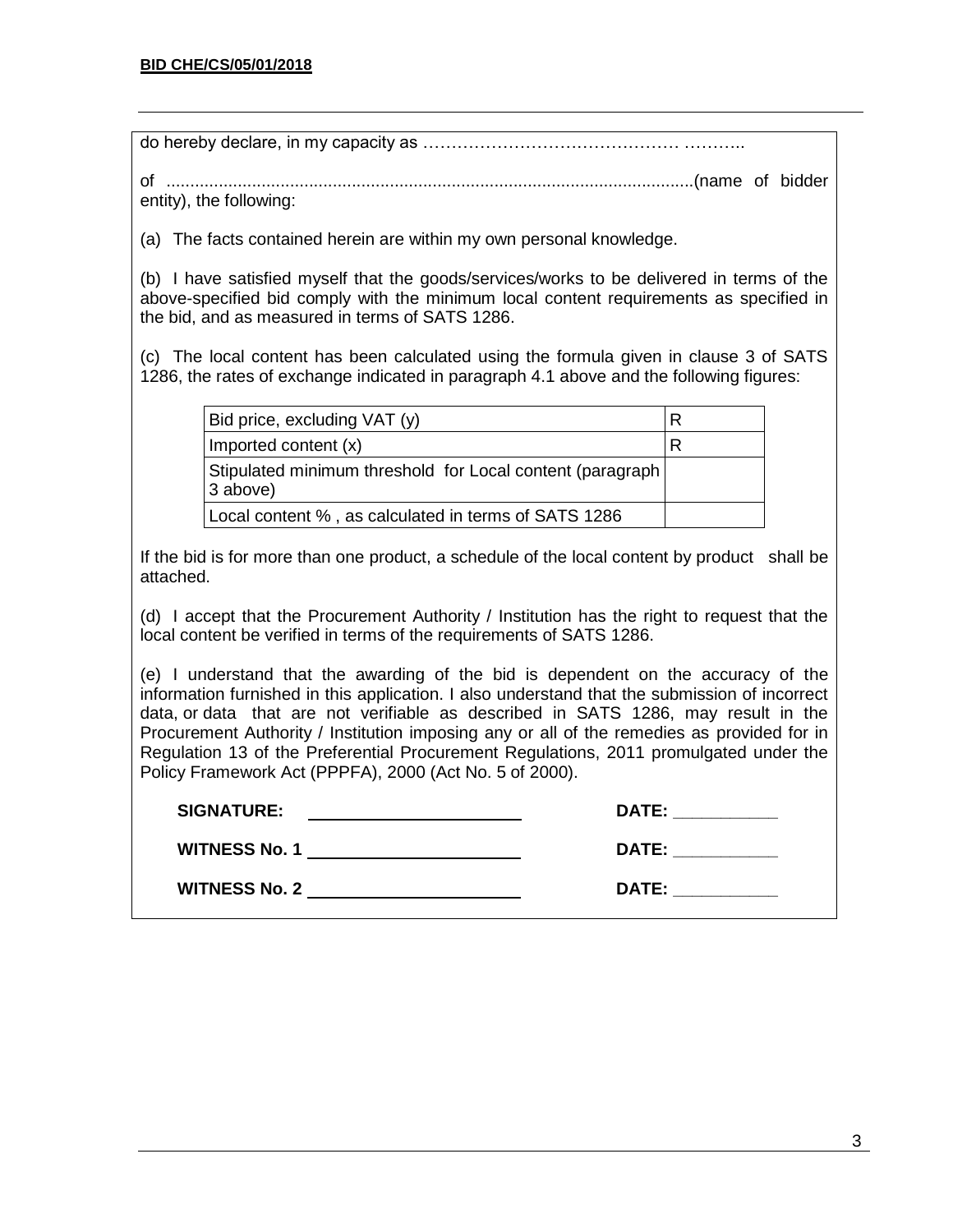#### **SBD 7.2**

### **CONTRACT FORM - RENDERING OF SERVICES**

#### **THIS FORM MUST BE FILLED IN DUPLICATE BY BOTH THE SERVICE PROVIDER (PART 1) AND THE PURCHASER (PART 2). BOTH FORMS MUST BE SIGNED IN THE ORIGINAL SO THAT THE SERVICE PROVIDER AND THE PURCHASER WOULD BE IN POSSESSION OF ORIGINALLY SIGNED CONTRACTS FOR THEIR RESPECTIVE RECORDS.**

### **PART 1 (TO BE FILLED IN BY THE SERVICE PROVIDER)**

- 1. I hereby undertake to render services described in the attached bidding documents to (name of the institution)……………………………………. in accordance with the requirements and task directives / proposals specifications stipulated in Bid Number………….……….. at the price/s quoted. My offer/s remain binding upon me and open for acceptance by the Purchaser during the validity period indicated and calculated from the closing date of the bid .
- 2. The following documents shall be deemed to form and be read and construed as part of this agreement:
	- (i) Bidding documents, *viz*
		- *-* Invitation to bid;
		- *-* Tax clearance certificate;
		- Pricing schedule(s);
		- Filled in task directive/proposal;
		- *-* Preference claims for Broad Based Black Economic Empowerment Status Level of Contribution in terms of the Preferential Procurement Regulations 2011;
		- *-* Declaration of interest;
		- *-* Declaration of bidder's past SCM practices;
		- *-* Certificate of Independent Bid Determination;
		- **Special Conditions of Contract;**
	- (ii) General Conditions of Contract; and
	- (iii) Other (specify)
- 3. I confirm that I have satisfied myself as to the correctness and validity of my bid; that the price(s) and rate(s) quoted cover all the services specified in the bidding documents; that the price(s) and rate(s) cover all my obligations and I accept that any mistakes regarding price(s) and rate(s) and calculations will be at my own risk.
- 4. I accept full responsibility for the proper execution and fulfilment of all obligations and conditions devolving on me under this agreement as the principal liable for the due fulfilment of this contract.
- 5. I declare that I have no participation in any collusive practices with any bidder or any other person regarding this or any other bid.
- 6. I confirm that I am duly authorised to sign this contract.

| <b>NAME (PRINT)</b> |   |                  |
|---------------------|---|------------------|
|                     |   | <b>WITNESSES</b> |
| <b>CAPACITY</b>     |   |                  |
| <b>SIGNATURE</b>    |   |                  |
| <b>NAME OF FIRM</b> |   | ົ                |
| <b>DATE</b>         | . |                  |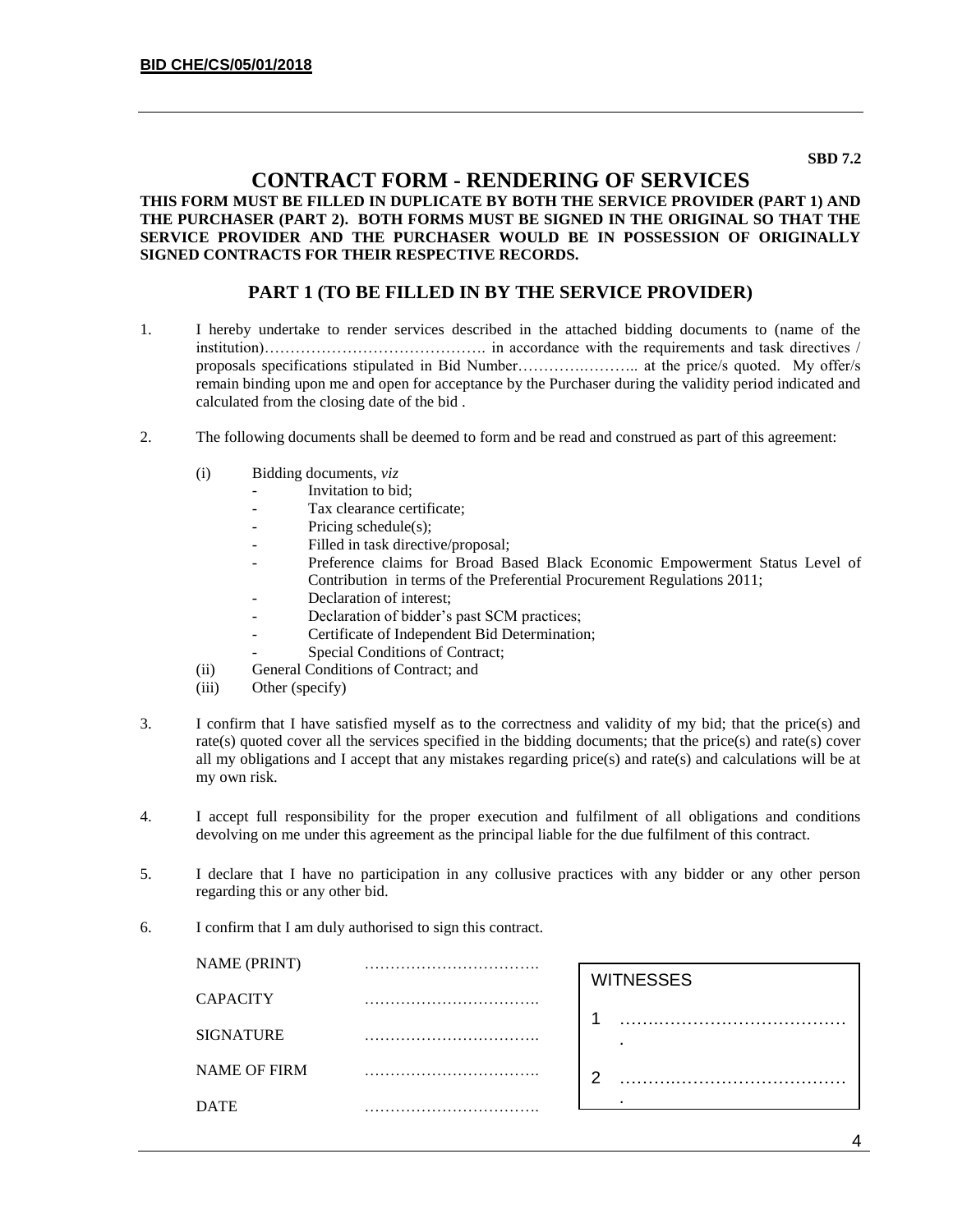#### **SBD 8**

# **DECLARATION OF BIDDER'S PAST SUPPLY CHAIN MANAGEMENT PRACTICES**

- 1 This Standard Bidding Document must form part of all bids invited.
- 2 It serves as a declaration to be used by institutions in ensuring that when goods and services are being procured, all reasonable steps are taken to combat the abuse of the supply chain management system.
- 3 The bid of any bidder may be disregarded if that bidder, or any of its directors have
	- a. abused the institution's supply chain management system;
	- b. committed fraud or any other improper conduct in relation to such system; or
	- c. failed to perform on any previous contract.
- **4 In order to give effect to the above, the following questionnaire must be completed and submitted with the bid.**

| Item  | Question                                                                                                                                                                                                                                                                                                                                                                                                                                                                                                                                                                                        | Yes        | <b>No</b> |
|-------|-------------------------------------------------------------------------------------------------------------------------------------------------------------------------------------------------------------------------------------------------------------------------------------------------------------------------------------------------------------------------------------------------------------------------------------------------------------------------------------------------------------------------------------------------------------------------------------------------|------------|-----------|
| 4.1   | Is the bidder or any of its directors listed on the National Treasury's<br>Database of Restricted Suppliers as companies or persons prohibited<br>from doing business with the public sector?<br>(Companies or persons who are listed on this Database were<br>informed in writing of this restriction by the Accounting<br>Officer/Authority of the institution that imposed the restriction<br>after the <i>audi alteram partem</i> rule was applied).<br>The Database of Restricted Suppliers now resides on the National<br>Treasury's website (www.treasury.gov.za) and can be accessed by | <b>Yes</b> | No        |
| 4.1.1 | clicking on its link at the bottom of the home page.<br>If so, furnish particulars:                                                                                                                                                                                                                                                                                                                                                                                                                                                                                                             |            |           |
|       |                                                                                                                                                                                                                                                                                                                                                                                                                                                                                                                                                                                                 |            |           |
| 4.2   | Is the bidder or any of its directors listed on the Register for Tender<br>Defaulters in terms of section 29 of the Prevention and Combating of<br>Corrupt Activities Act (No 12 of 2004)?<br>The Register for Tender Defaulters can be accessed on the<br>National Treasury's website (www.treasury.gov.za) by clicking on<br>its link at the bottom of the home page.                                                                                                                                                                                                                         | Yes.       | No.       |
| 4.2.1 | If so, furnish particulars:                                                                                                                                                                                                                                                                                                                                                                                                                                                                                                                                                                     |            |           |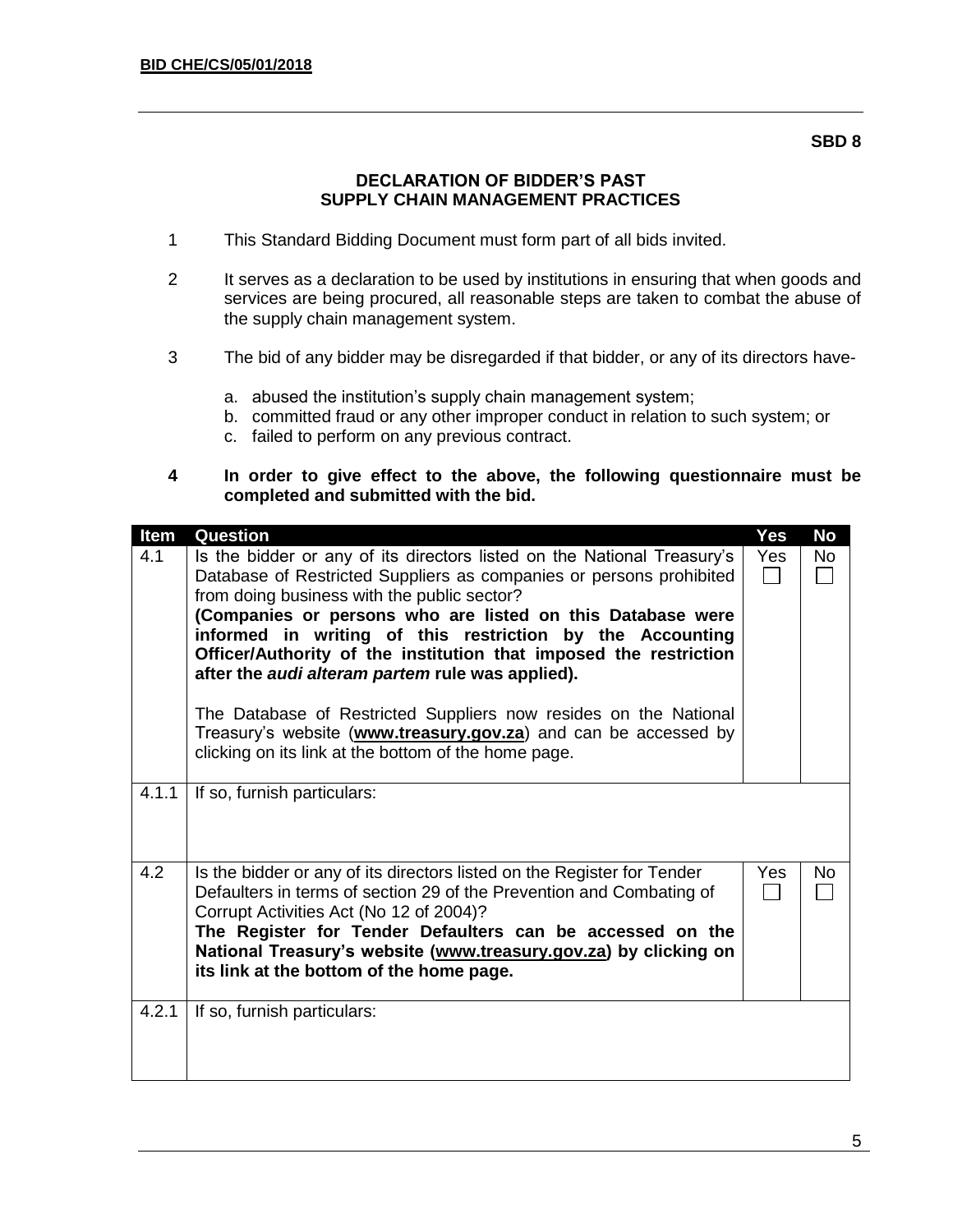| 4.3   | Was the bidder or any of its directors convicted by a court of law<br>(including a court outside of the Republic of South Africa) for fraud or<br>corruption during the past five years? | Yes | No |
|-------|------------------------------------------------------------------------------------------------------------------------------------------------------------------------------------------|-----|----|
| 4.3.1 | If so, furnish particulars:                                                                                                                                                              |     |    |
| 4.4   | Was any contract between the bidder and any organ of state<br>terminated during the past five years on account of failure to perform<br>on or comply with the contract?                  | Yes | No |
| 4.4.1 | If so, furnish particulars:                                                                                                                                                              |     |    |

# **CERTIFICATION**

**I, THE UNDERSIGNED (FULL NAME)……………………………………………………………… CERTIFY THAT THE INFORMATION FURNISHED ON THIS DECLARATION FORM IS TRUE AND CORRECT.**

**I ACCEPT THAT, IN ADDITION TO CANCELLATION OF A CONTRACT, ACTION MAY BE TAKEN AGAINST ME SHOULD THIS DECLARATION PROVE TO BE FALSE.**

**Signature Date** 

**………………………………………... ………………….……………………..**

**………………………………………. ………………….…………………….. Position Name of Bidder**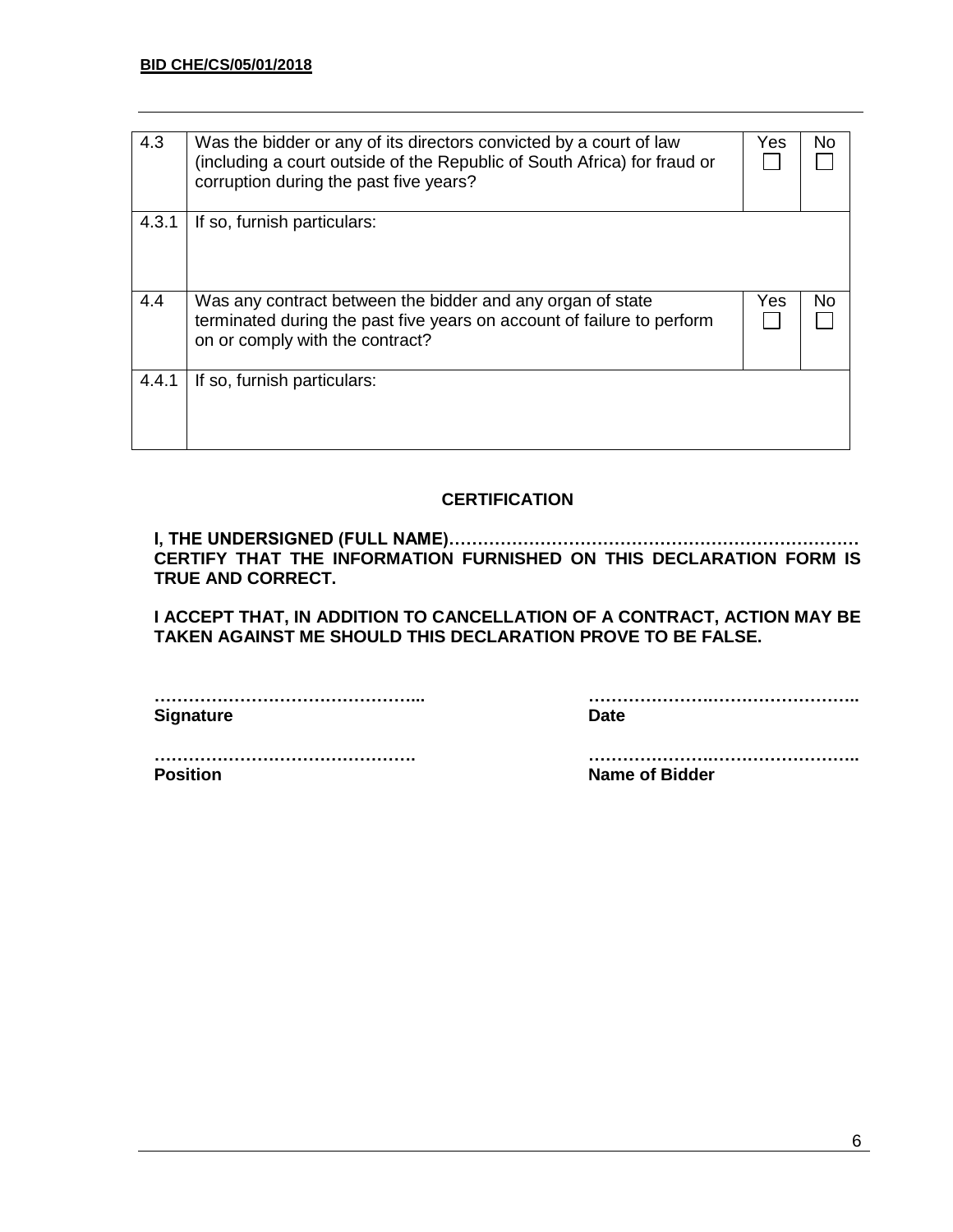- 1 This Standard Bidding Document (SBD) must form part of all bids<sup>1</sup> invited.
- 2 Section 4 (1) (b) (iii) of the Competition Act No. 89 of 1998, as amended, prohibits an agreement between, or concerted practice by, firms, or a decision by an association of firms, if it is between parties in a horizontal relationship and if it involves collusive bidding (or bid rigging).² Collusive bidding is a *per se* prohibition meaning that it cannot be justified under any grounds.
- 3 Treasury Regulation 16A9 prescribes that accounting officers and accounting authorities must take all reasonable steps to prevent abuse of the supply chain management system and authorizes accounting officers and accounting authorities to:
	- a. disregard the bid of any bidder if that bidder, or any of its directors have abused the institution's supply chain management system and or committed fraud or any other improper conduct in relation to such system.
	- b. cancel a contract awarded to a supplier of goods and services if the supplier committed any corrupt or fraudulent act during the bidding process or the execution of that contract.
- 4 This SBD serves as a certificate of declaration that would be used by institutions to ensure that, when bids are considered, reasonable steps are taken to prevent any form of bid-rigging.
- 5 In order to give effect to the above, the attached Certificate of Bid Determination (SBD 9) must be completed and submitted with the bid:

**¹ Includes price quotations, advertised competitive bids, limited bids and proposals.**

**² Bid rigging (or collusive bidding) occurs when businesses, that would otherwise be expected to compete, secretly conspire to raise prices or lower the quality of goods and / or services for purchasers who wish to acquire goods and / or services through a bidding process. Bid rigging is, therefore, an agreement between competitors not to compete.**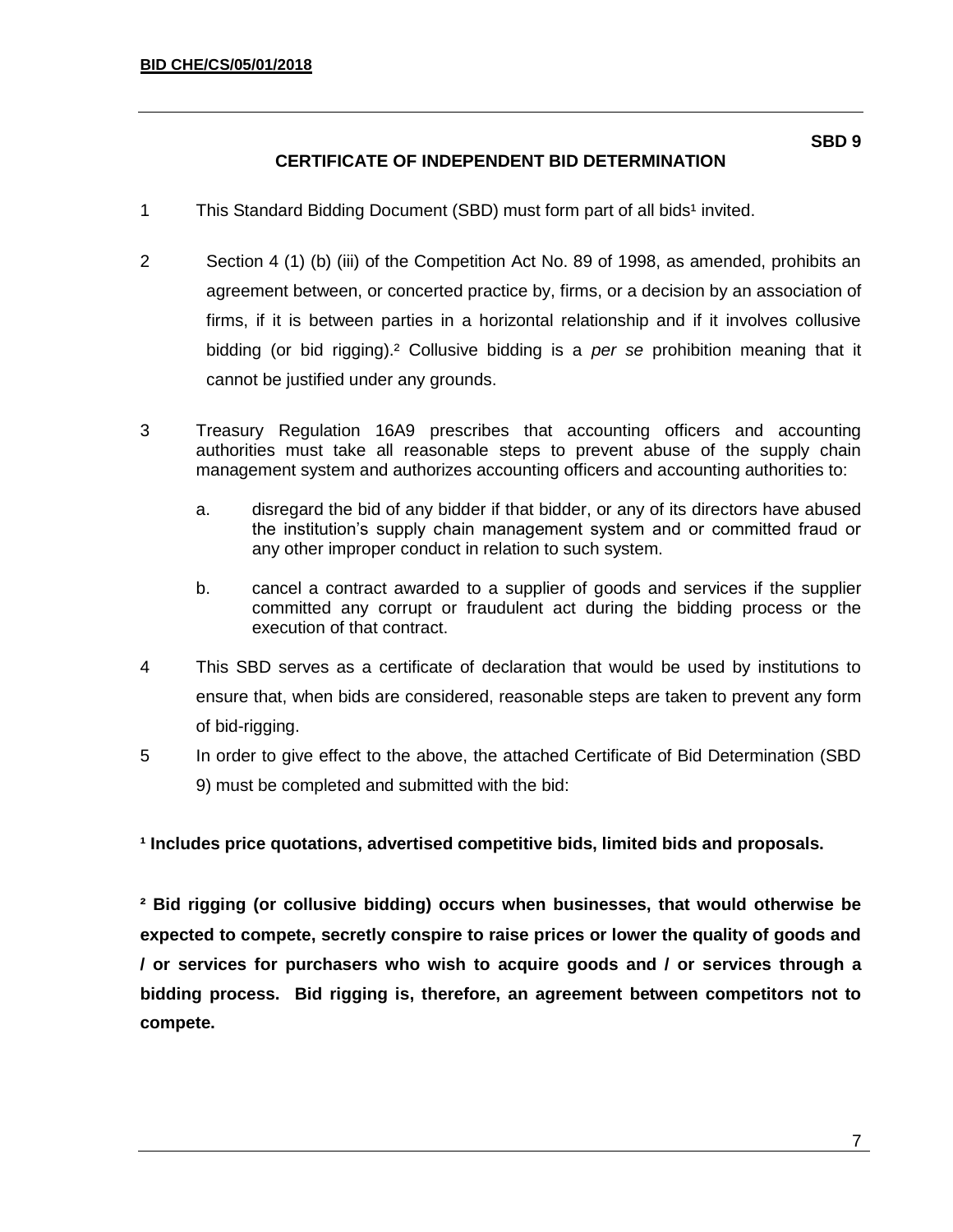# **CERTIFICATE OF INDEPENDENT BID DETERMINATION**

I, the undersigned, in submitting the accompanying bid:

(Bid Number and Description)

\_\_\_\_\_\_\_\_\_\_\_\_\_\_\_\_\_\_\_\_\_\_\_\_\_\_\_\_\_\_\_\_\_\_\_\_\_\_\_\_\_\_\_\_\_\_\_\_\_\_\_\_\_\_\_\_\_\_\_\_\_\_\_\_\_\_\_\_\_\_\_\_

in response to the invitation for the bid made by:

\_\_\_\_\_\_\_\_\_\_\_\_\_\_\_\_\_\_\_\_\_\_\_\_\_\_\_\_\_\_\_\_\_\_\_\_\_\_\_\_\_\_\_\_\_\_\_\_\_\_\_\_\_\_\_\_\_\_\_\_\_\_\_\_\_\_\_\_\_\_\_\_\_\_\_ (Name of Institution)

do hereby make the following statements that I certify to be true and complete in every respect:

I certify, on behalf of: \_\_\_\_\_\_\_\_\_\_\_\_\_\_\_\_\_\_\_\_\_\_\_\_\_\_\_\_\_\_\_\_\_\_\_\_\_\_\_\_\_\_\_\_\_\_\_\_\_\_\_\_\_\_\_that:

(Name of Bidder)

- 1. I have read and I understand the contents of this Certificate;
- 2. I understand that the accompanying bid will be disqualified if this Certificate is found not to be true and complete in every respect;
- 3. I am authorized by the bidder to sign this Certificate, and to submit the accompanying bid, on behalf of the bidder;
- 4. Each person whose signature appears on the accompanying bid has been authorized by the bidder to determine the terms of, and to sign the bid, on behalf of the bidder;
- 5. For the purposes of this Certificate and the accompanying bid, I understand that the word "competitor" shall include any individual or organization, other than the bidder, whether or not affiliated with the bidder, who:
	- (a) has been requested to submit a bid in response to this bid invitation;
	- (b) could potentially submit a bid in response to this bid invitation, based on their qualifications, abilities or experience; and
	- (c) provides the same goods and services as the bidder and/or is in the same line of business as the bidder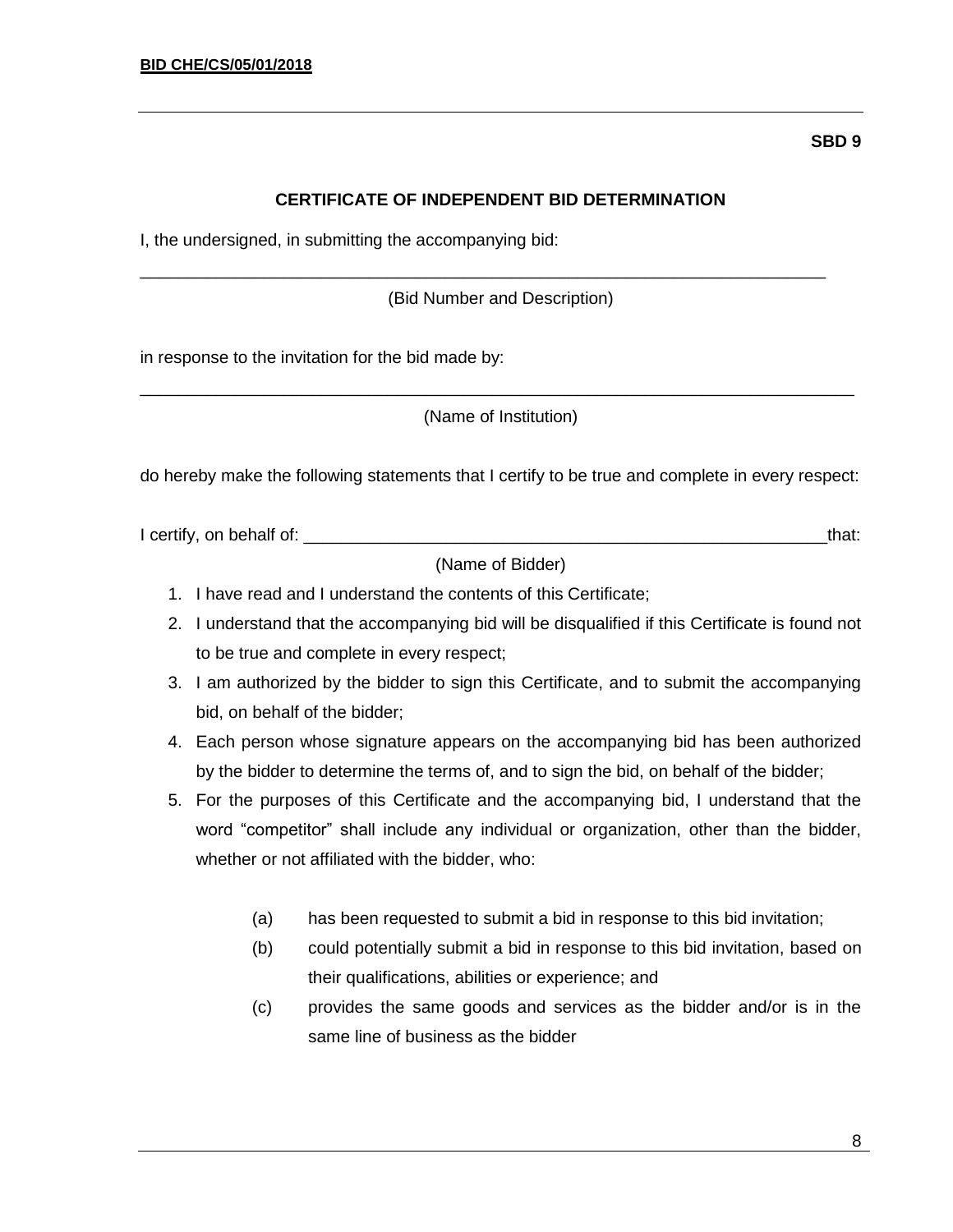#### **SBD 9**

- 6. The bidder has arrived at the accompanying bid independently from, and without consultation, communication, agreement or arrangement with any competitor. However communication between partners in a joint venture or consortium<sup>3</sup> will not be construed as collusive bidding.
- 7. In particular, without limiting the generality of paragraphs 6 above, there has been no consultation, communication, agreement or arrangement with any competitor regarding:
	- (a) prices;
	- (b) geographical area where product or service will be rendered (market allocation)
	- (c) methods, factors or formulas used to calculate prices;
	- (d) the intention or decision to submit or not to submit, a bid;
	- (e) the submission of a bid which does not meet the specifications and conditions of the bid; or
	- (f) bidding with the intention not to win the bid.
- 8. In addition, there have been no consultations, communications, agreements or arrangements with any competitor regarding the quality, quantity, specifications and conditions or delivery particulars of the products or services to which this bid invitation relates.
- 9. The terms of the accompanying bid have not been, and will not be, disclosed by the bidder, directly or indirectly, to any competitor, prior to the date and time of the official bid opening or of the awarding of the contract.

**³ Joint venture or Consortium means an association of persons for the purpose of combining their expertise, property, capital, efforts, skill and knowledge in an activity for the execution of a contract.**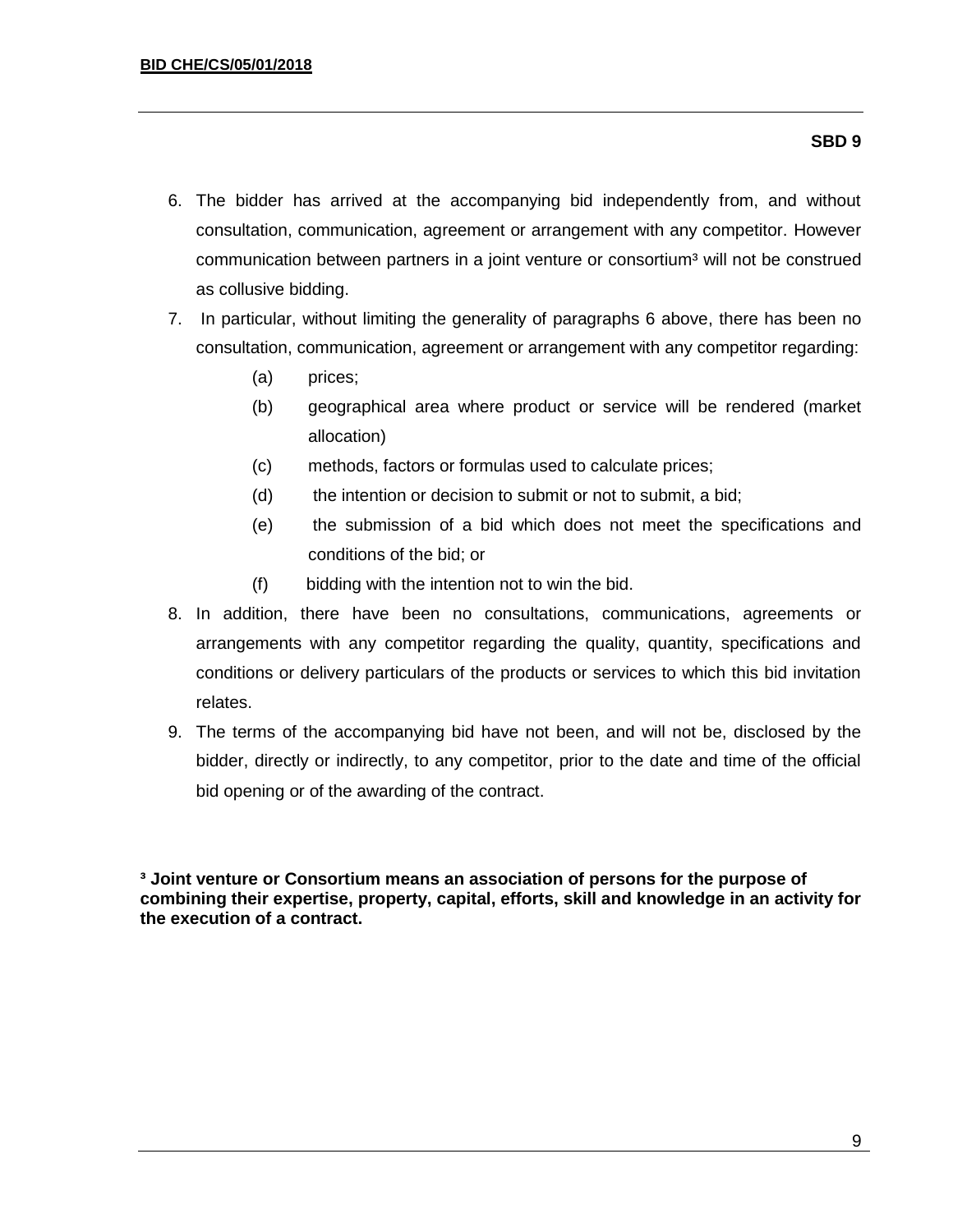#### **SBD 9**

10. I am aware that, in addition and without prejudice to any other remedy provided to combat any restrictive practices related to bids and contracts, bids that are suspicious will be reported to the Competition Commission for investigation and possible imposition of administrative penalties in terms of section 59 of the Competition Act No 89 of 1998 and or may be reported to the National Prosecuting Authority (NPA) for criminal investigation and or may be restricted from conducting business with the public sector for a period not exceeding ten (10) years in terms of the Prevention and Combating of Corrupt Activities Act No 12 of 2004 or any other applicable legislation.

| Signature | Date           |
|-----------|----------------|
|           |                |
| Position  | Name of Bidder |